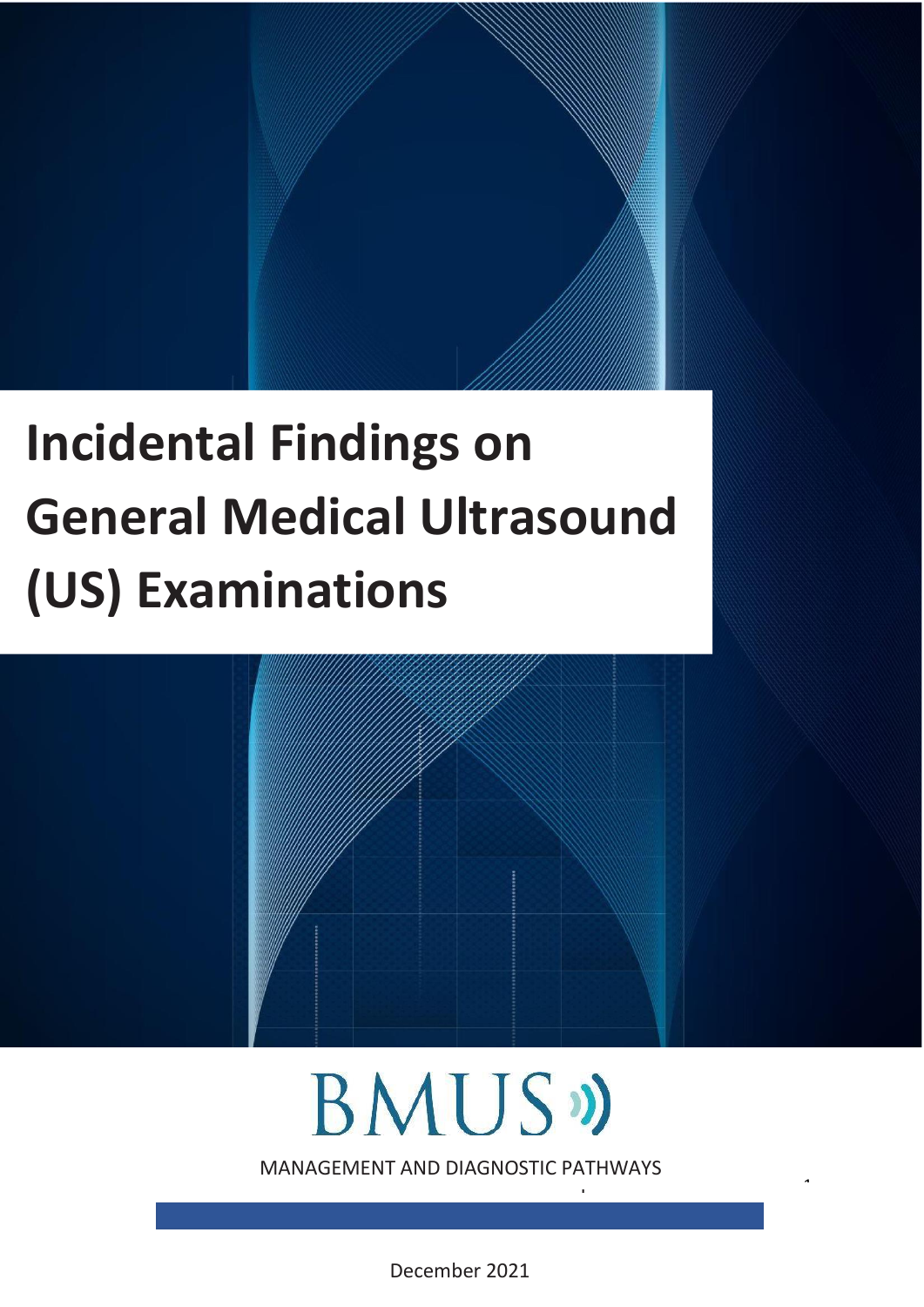#### **Acknowledgements**

The British Medical Ultrasound Society (BMUS) would like to acknowledge the work and assistance provided by the following in the production of this guideline:

The Professional Standards Group BMUS 2019-2020:

Chair: Mrs Catherine Kirkpatrick Consultant Sonographer

Professor (Dr.) Rhodri Evans BMUS President. Consultant Radiologist Mrs Pamela Parker BMUS President Elect. Consultant Sonographer Dr Peter Cantin PhD. Consultant Sonographer Dr Oliver Byass. Consultant Radiologist Miss Alison Hall Consultant Sonographer Mrs Hazel Edwards Sonographer Mr Gerry Johnson Consultant Sonographer Dr. Mike Smith PhD. Physiotherapist/Senior Lecturer Professor (Dr.) Adrian Lim, Consultant Radiologist

In addition, we are grateful for the documentation and protocol evidence from Hull University Teaching Hospitals NHS Trust, Plymouth NHS Trusts and United Lincolnshire Hospitals NHS Trust for template derivation.

#### **Foreword**

The introduction of this guidance document regarding the diagnosis and management of incidental findings on ultrasound examinations is timely. The changing landscapes of ultrasound practice combined with the significant communication challenges within a variety of referral sources can often add to the pressures exerted on the ultrasound practitioner. The demand for diagnostic ultrasound examinations is ever increasing. Faster patient throughput and increasing complexities of patient management, coupled with advancing ultrasound technologies lead to an inevitable increase in finding 'incidentalomas'. The challenges facing ultrasound practitioners include the redefinition of 'normal' due to increased resolution of imaging, dilemmas around reporting of incidental findings and managing the effects of this for patients and referring clinicians. These guidelines are a resource to be used as a basis for diagnostic pathways and reporting protocols, and can be modified as appropriate to align with locally agreed protocols

**Catherine Kirkpatrick Chair Professional Standard Group BMUS Development Officer BMUS Consultant Sonographer**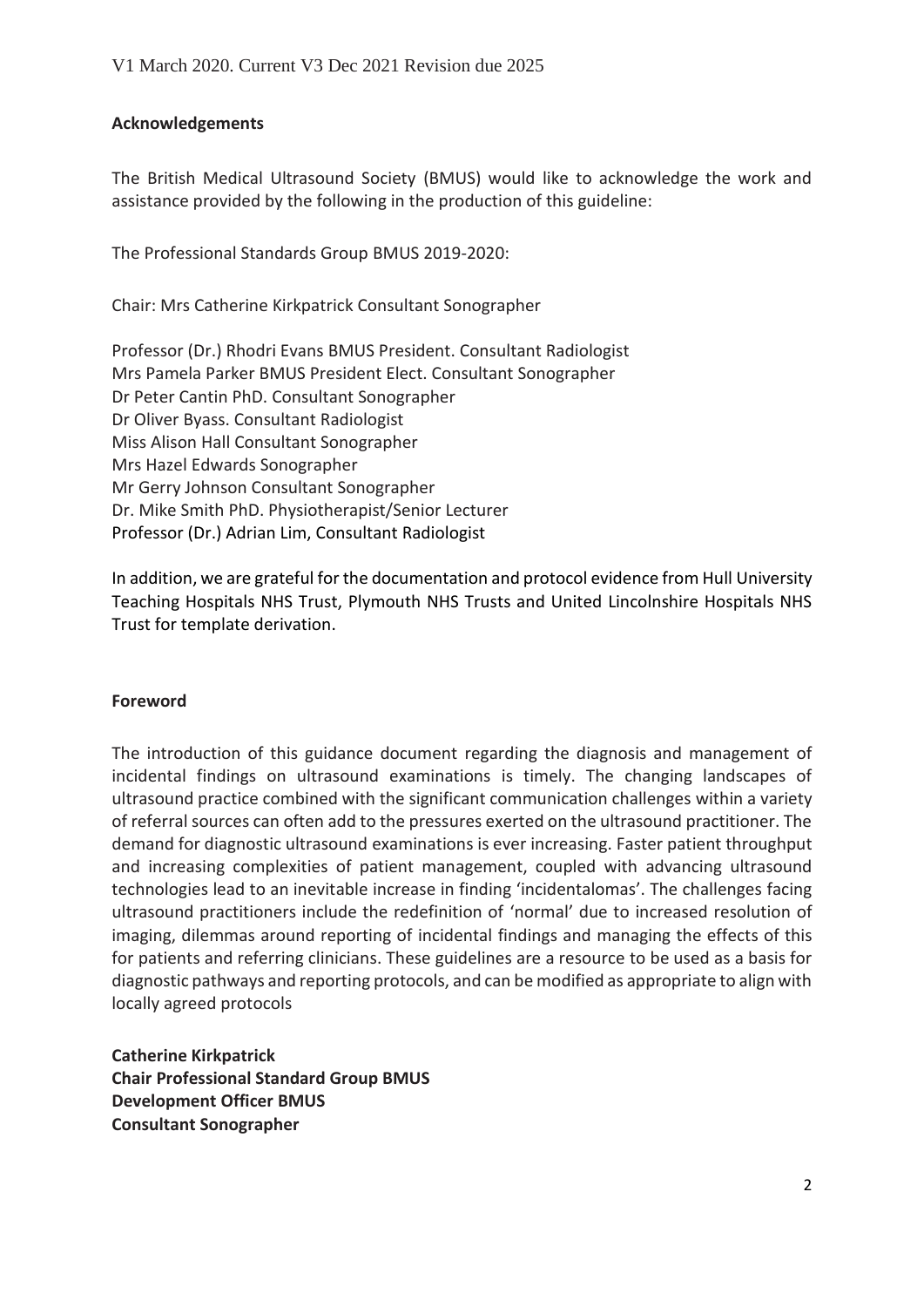#### **Introduction**

An incidental finding in a clinical imaging context is defined as a finding of an abnormality in a symptomatic patient where the abnormality is not apparently related to the patient's symptoms  $^1$ . It may also be defined as an abnormal finding in an individual who is healthy and asymptomatic, for example, in research participants or individuals being scanned for teaching or education purposes.

The key clinical question for practitioners will be; is this an abnormality, a normal variant or a finding within an expected range of normality? For example, the finding of a small volume of free fluid in the rectouterine pouch (Pouch of Douglas) in a young female patient.

The definition of normality is made harder for ultrasound practitioners with the rapidly advancing innovations in ultrasound technology that results in greater spatial resolution. Structures that were not previously commonly visible on ultrasound, e.g. the pancreatic duct are now easily seen on new models. A further dilemma for the operator is that whilst the vast majority of incidentalomas will be a normal variant or an incidental benign finding, there will be the rare occasion where a significant and possibly malignant incidental finding is detected that requires urgent action.<sup>2</sup> Before any decision is made by the practitioner it is, of course, vital that previous relevant imaging and reports have been cross-checked in case the incidentaloma is long-standing and well-documented. The reporting of benign incidental findings can prove difficult. It is good practice to identify and mention them in the radiology report, but then define the situation further by stating that this is an incidental finding and unlikely to be of any significance.

An example could be:

# **"Incidental finding of spongiform nodule within the left lobe of the thyroid, with typical benign characteristics (U2 classification). No further action required"**

Where a suspicious incidental finding has been found, there may be a requirement for consultation with a senior colleague or radiologist.

**"An incidental cystic mass measuring 4.6cm in maximum diameter is detected in the mid pole of the left kidney. Some solid vascular elements are identified within the lesion. Findings reviewed with ……,Consultant Radiologist/Sonographer. A small cystic carcinoma should be excluded. An urgent referral for a CT scan is required. Please refer (as per local referral processes).The patient was informed at the scan appointment that there is an incidental abnormality detected and further scans may be required.** 

**Report has been communicated to referring clinical team on ... /../ 202..."**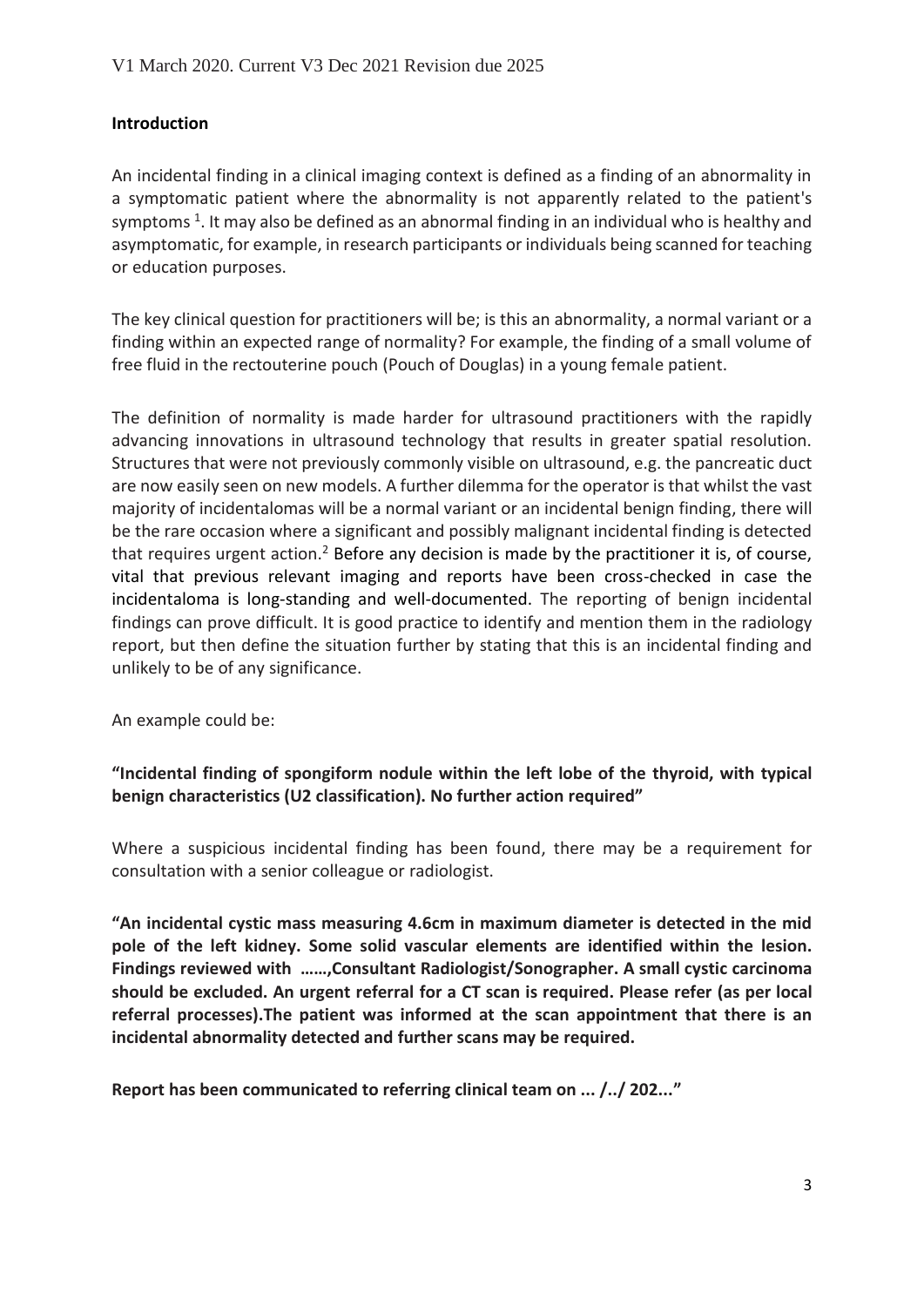In addition to the significant healthcare costs of over investigation associated with incidentalomas, there is the increased and unwarranted anxiety that is induced in patients. The incidence of incidentalomas in all imaging tests (excluding ultrasound) may be as high as 25%<sup>3</sup>. The majority of current evidence refers to incidentalomas detected on CT, MRI or Nuclear Medicine (and in particular PET CT). At present, there is no robust evidence for the incidence of incidentalomas detected on ultrasound.

The increasing frequency of incidental findings means that medical practice is changing as a direct consequence of imaging. For example, urologists state that their nephrectomy case mix has changed significantly where the majority of patients now being seen and operated on are patients who have an incidental finding on imaging of a renal mass rather than the classical presentation of a symptomatic patient with haematuria. This is a good example of the importance of having systems in place to deal efficiently with potentially significant incidental findings in patients.

On finding an incidentaloma, the reporting practitioner is therefore faced with several questions and dilemmas:

Is this a true abnormality or is this a normal variant /within the range of normality?

How should this finding be reported?

Should further investigation be recommended and, if so, by whom?

What is the urgency of any action required?

Those who practise ultrasound regularly will be aware of the difficulties that are commonly encountered. This section will outline common clinical scenarios of incidental findings and offer a suggested pathway. These are guidelines that can be used where necessary as a start point for pathway development and can be modified accordingly to reflect local practice. Guidelines approved and endorsed by BMUS serve as a guide to good practice but are not intended to be prescriptive. They should be used in conjunction with the BMUS/SCoR Guidelines for Professional Ultrasound Practice<sup>4</sup>.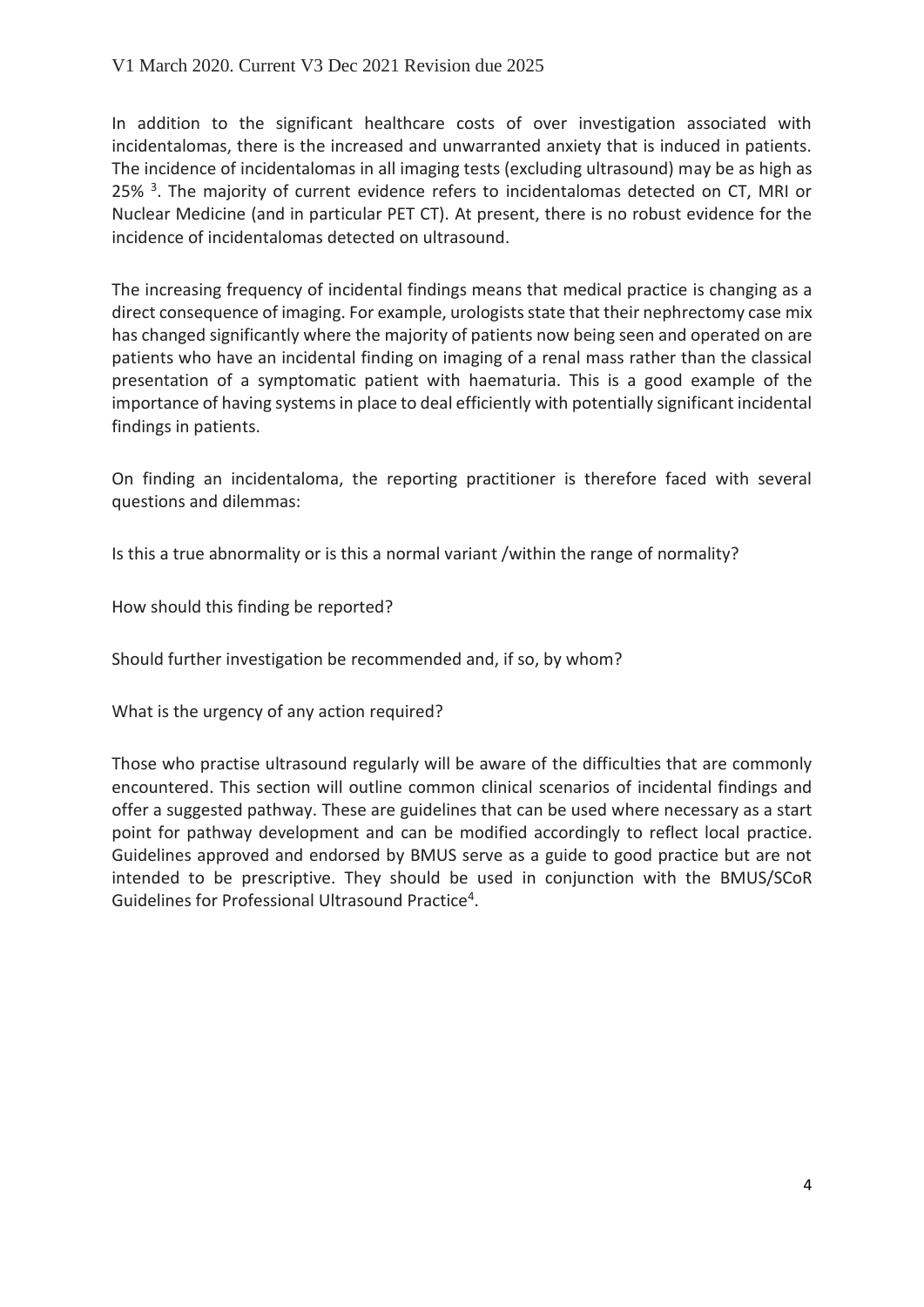- 1. O'Sullivan JW, Muntinga T, Grigg S, Ioannidis JPA. Prevalence and outcomes of incidental findings: umbrella review. 2018 BMJ 2018;361:k2387 doi:10.1136/bmj.k2387
- 2. Royal College of Radiologists. Standards for the communication of radiological reports and fail-safe alert notification. London. 2016. [https://www.rcr.ac.uk/system/files/publication/field\\_publication\\_files/bfcr164\\_fails](https://www.rcr.ac.uk/system/files/publication/field_publication_files/bfcr164_failsafe.pdf) [afe.pdf](https://www.rcr.ac.uk/system/files/publication/field_publication_files/bfcr164_failsafe.pdf)
- 3. Lumbreras B, Donat L, Hernández-Aguado I. Incidental findings in imaging diagnostic tests: a systematic review. Br J Radiol 2010;83:276-89. doi:10.1259/bjr/98067945.
- 4. BMUS. [https://www.bmus.org/policies-statements-guidelines/professional](https://www.bmus.org/policies-statements-guidelines/professional-guidance/)[guidance/](https://www.bmus.org/policies-statements-guidelines/professional-guidance/)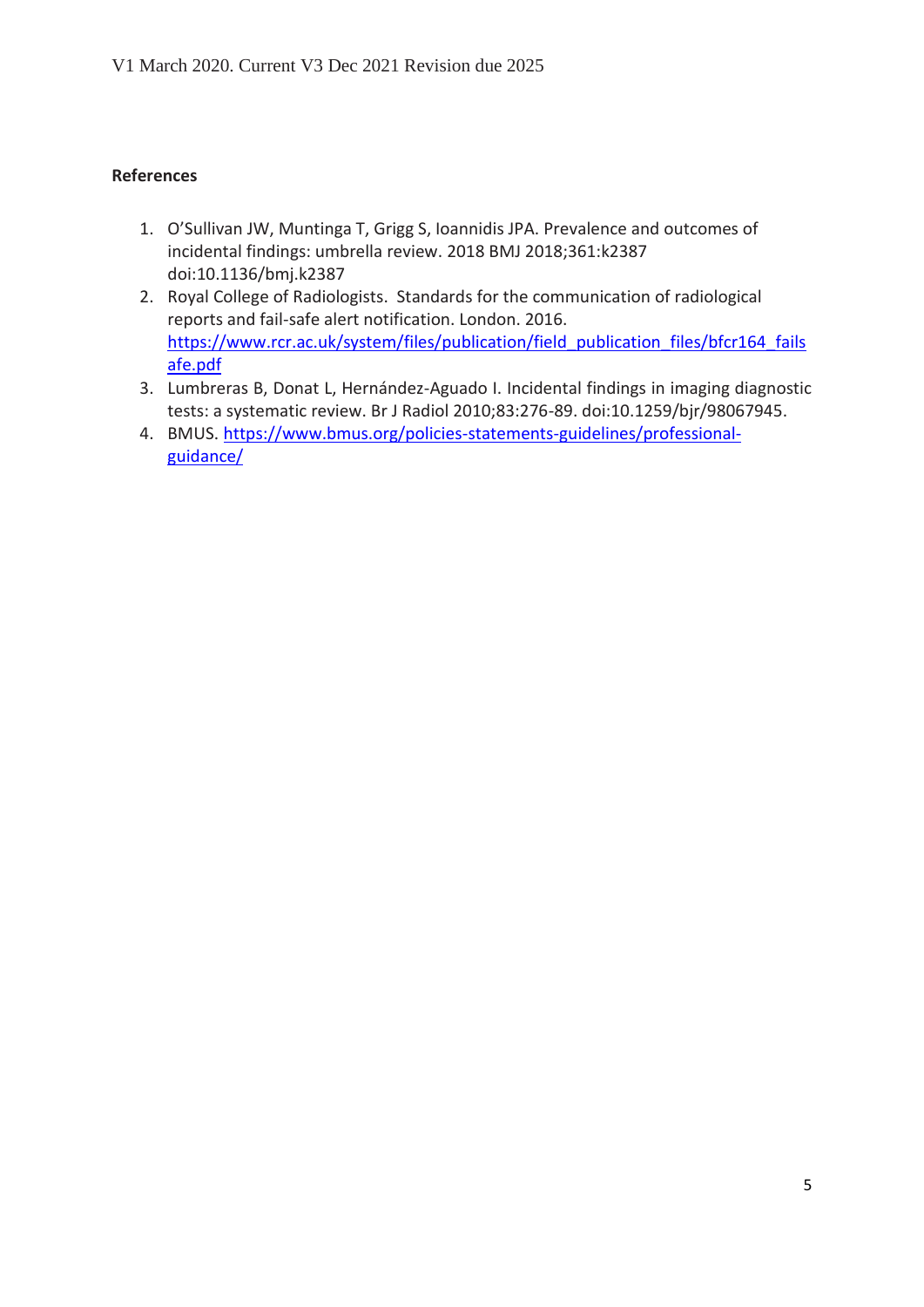#### **Contents**

**Hepatic Haemangioma** 

**Lesions in Chronic Liver Disease** 

**Imaging Management of Biliary and Pancreatic Duct Findings**

**Gallbladder Polyps**

**Indeterminate Splenic Lesions**

**Imaging Management of Renal Masses**

**Incidental finding of Thickened Endometrium**

**Incidental Post-Menopausal Simple Ovarian Cysts**

**Incidental Pre-Menopausal Ovarian Cysts** 

**Management of Malpositioned Uterine Contraceptive Devices (IUCDs)**

**Testicular Microlithiasis**

**Incidental Testicular Lesions**

**Incidental Thyroid Nodules**

**Abdominal Aortic Aneurysm**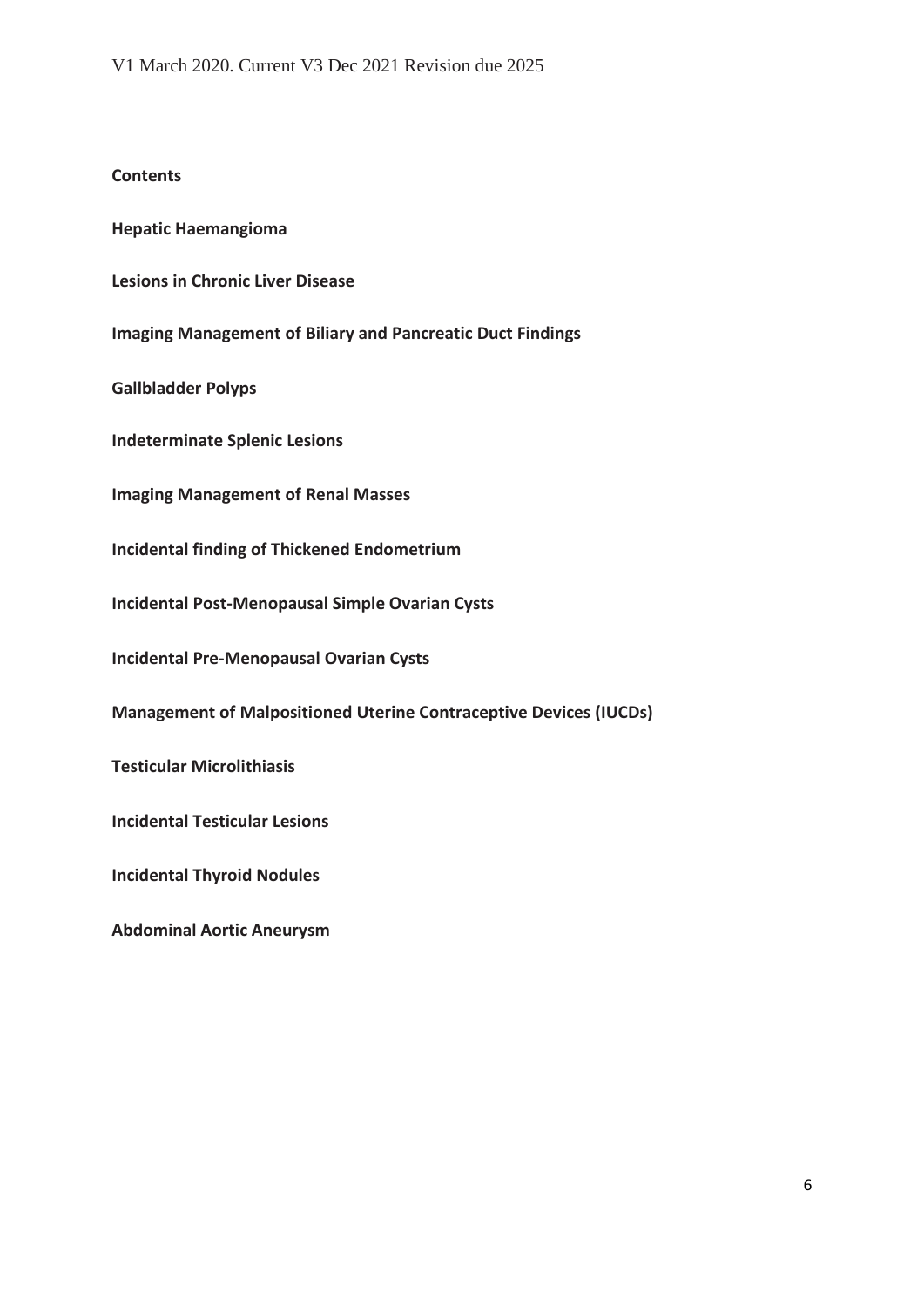#### **Hepatic Haemangioma**

- Hepatic haemangiomas are common (reported in 0.4%-20% of the population).
- They are seen frequently on abdominal ultrasound examination.
- In patients **at low risk of hepatic malignancy,** where ultrasound appearances are typical and lesions are less than 3cm, the risk of mistaking a hepatic malignancy for a haemangioma is remote.



Further investigations may include Contrast Enhanced Ultrasound (CEUS), CT or MRI dependent on local protocols or expertise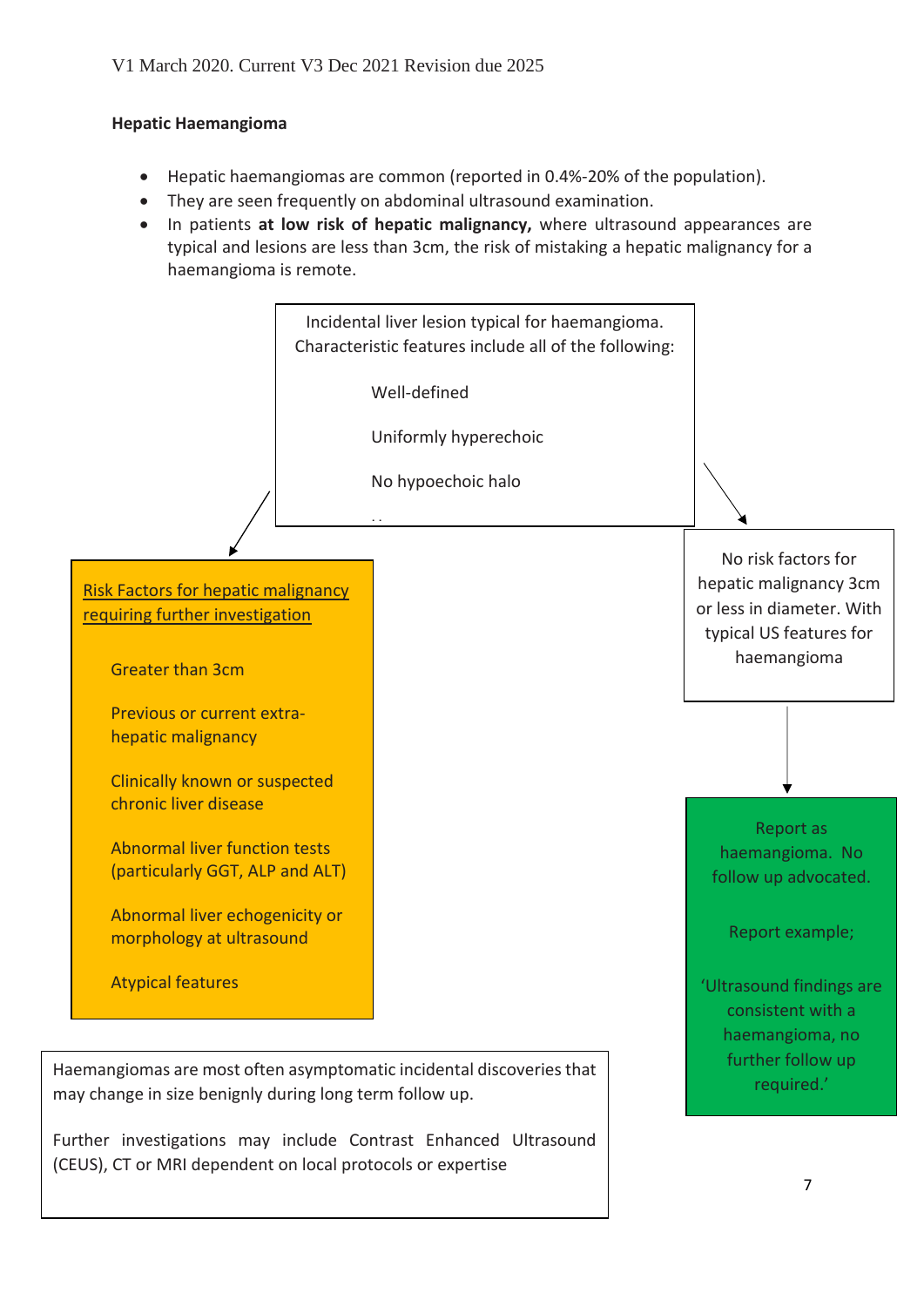[Cao](https://www.ncbi.nlm.nih.gov/pubmed/?term=Cao%20R%5BAuthor%5D&cauthor=true&cauthor_uid=23691457) R, [Wang](https://www.ncbi.nlm.nih.gov/pubmed/?term=Wang%20Lp%5BAuthor%5D&cauthor=true&cauthor_uid=23691457) LP. Serological Diagnosis of Liver Metastasis in Patients with Breast Cancer. *Cancer Biol Med*. 2012; 9(1): 57–62

EASL Clinical Practice Guidelines on the management of benign liver tumours. *Journal of Hepatology.* 2016;65:386–398

Wilson and Withers. The liver. In Rumack CR, Wilson S, Charboneau J and Levine D. Diagnostic Ultrasound. 4th ed. St Louis: Mosby 2011.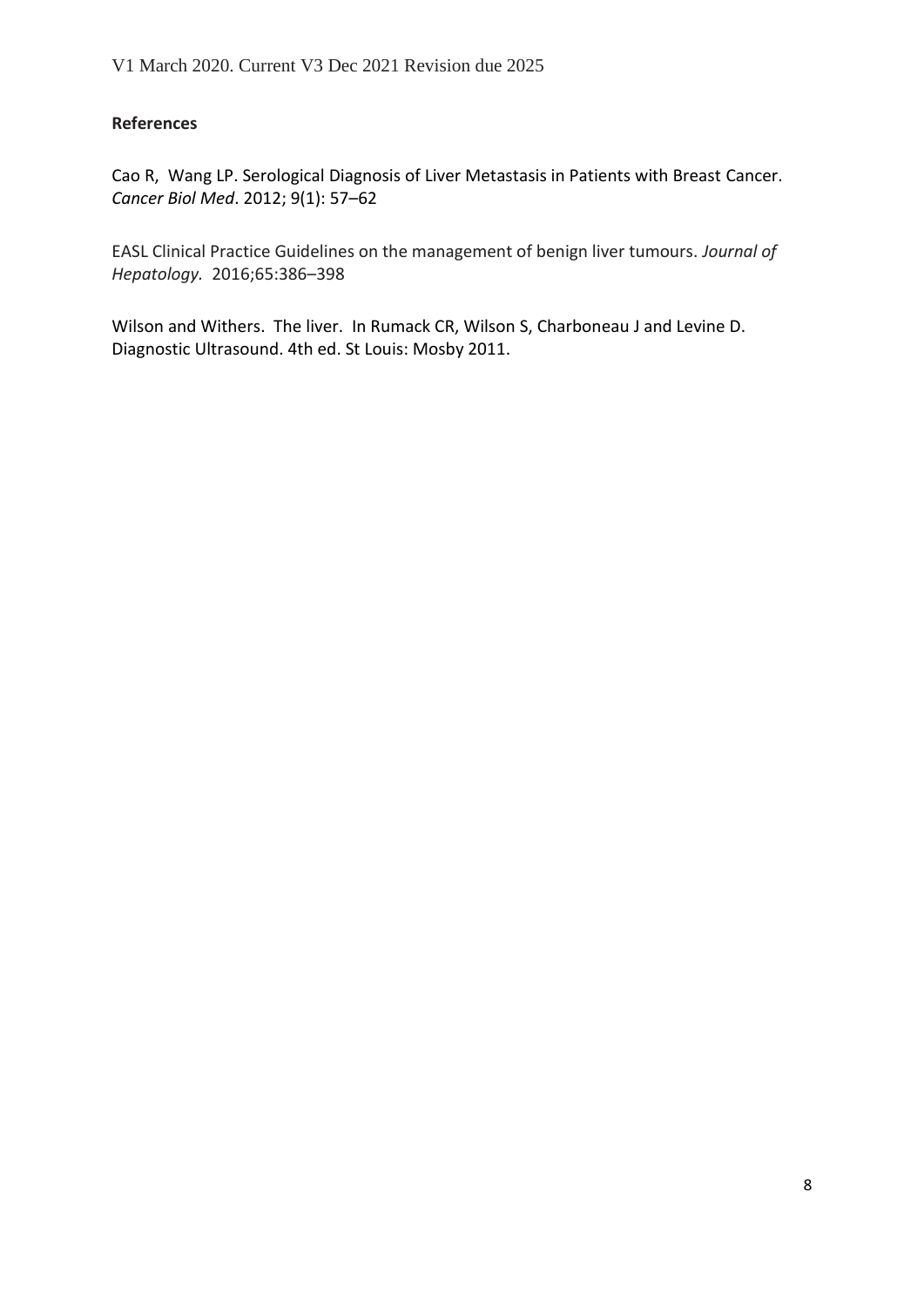#### **Lesions in Chronic Liver Disease**

- Chronic liver disease (CLD) is a progressive condition leading to fibrosis and cirrhosis and is caused by myriad liver pathologies
- Most cases of hepatocellular carcinoma (HCC) occur in patients with established risk factors for chronic liver disease, including hepatitis C virus (HCV) infection, heavy alcohol drinking, hepatitis B virus (HBV) infection, and non-alcoholic fatty liver disease (NAFLD). These HCC risk factors lead to cirrhosis, which is present in 90% of patients with HCC in the Western world
- Small regenerative hepatic nodules and other benign focal lesions can mimic HCC in this patient demographic and may cause a reporting conundrum

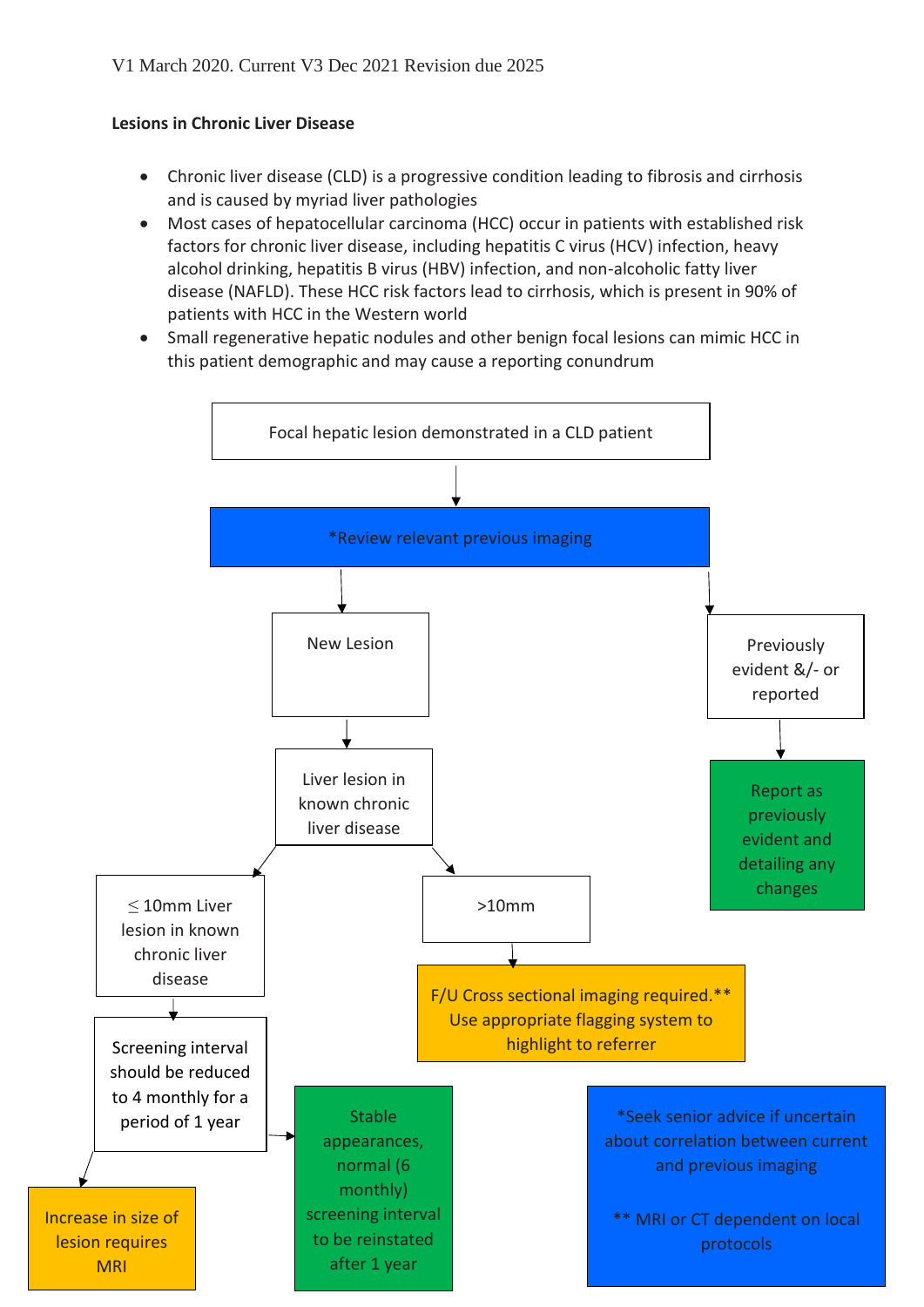EASL–EORTC Clinical Practice Guidelines: Management of hepatocellular carcinoma; *Journal of Hepatology*. 2012;56:908–943

Kanwal F, Singal AG. Surveillance for Hepatocellular Carcinoma: Current Best Practice and Future Direction. *Gastroenterology* 2019;157:54–64

Hirschfield GM, Dyson JK, Alexander GJM, Chapman MJ, Collier J et al. The British Society of Gastroenterology/UK-PBC primary biliary cholangitis treatment and management guidelines. *Gut.* 2018;67:1568–1594. doi:10.1136/gutjnl-2017-315259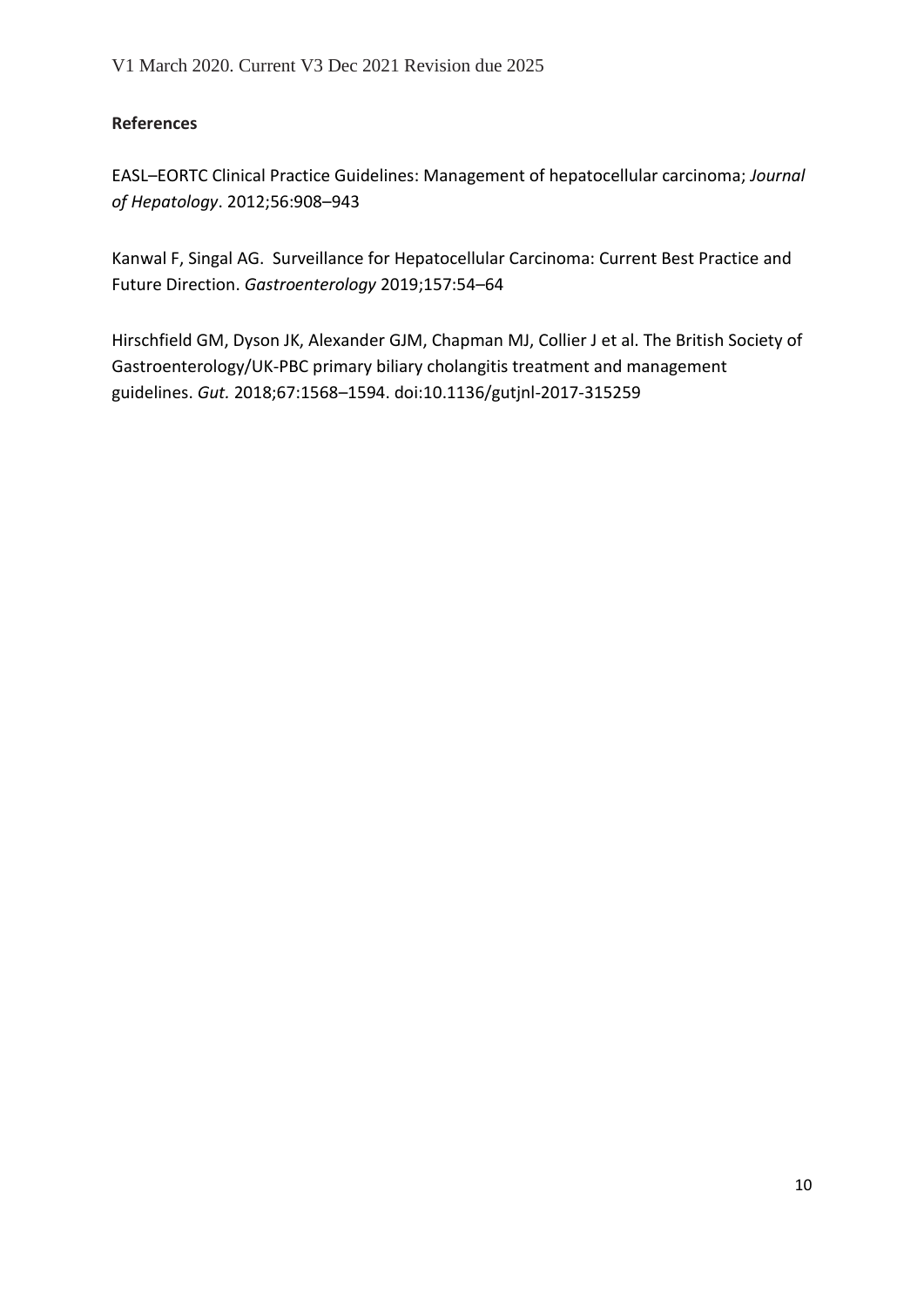#### **Imaging Management of Biliary and Pancreatic Duct Findings**

- Generally, the upper limit of the CBD is <10 mm and pancreatic duct of <3.5 mm (at the pancreas head) in the absence of intrahepatic duct dilatation.
- Ensure imaging is optimised to assess duct dilatation adequately- reduce processing, increase edge enhancement, reduce dynamic range, measure inner to inner wall

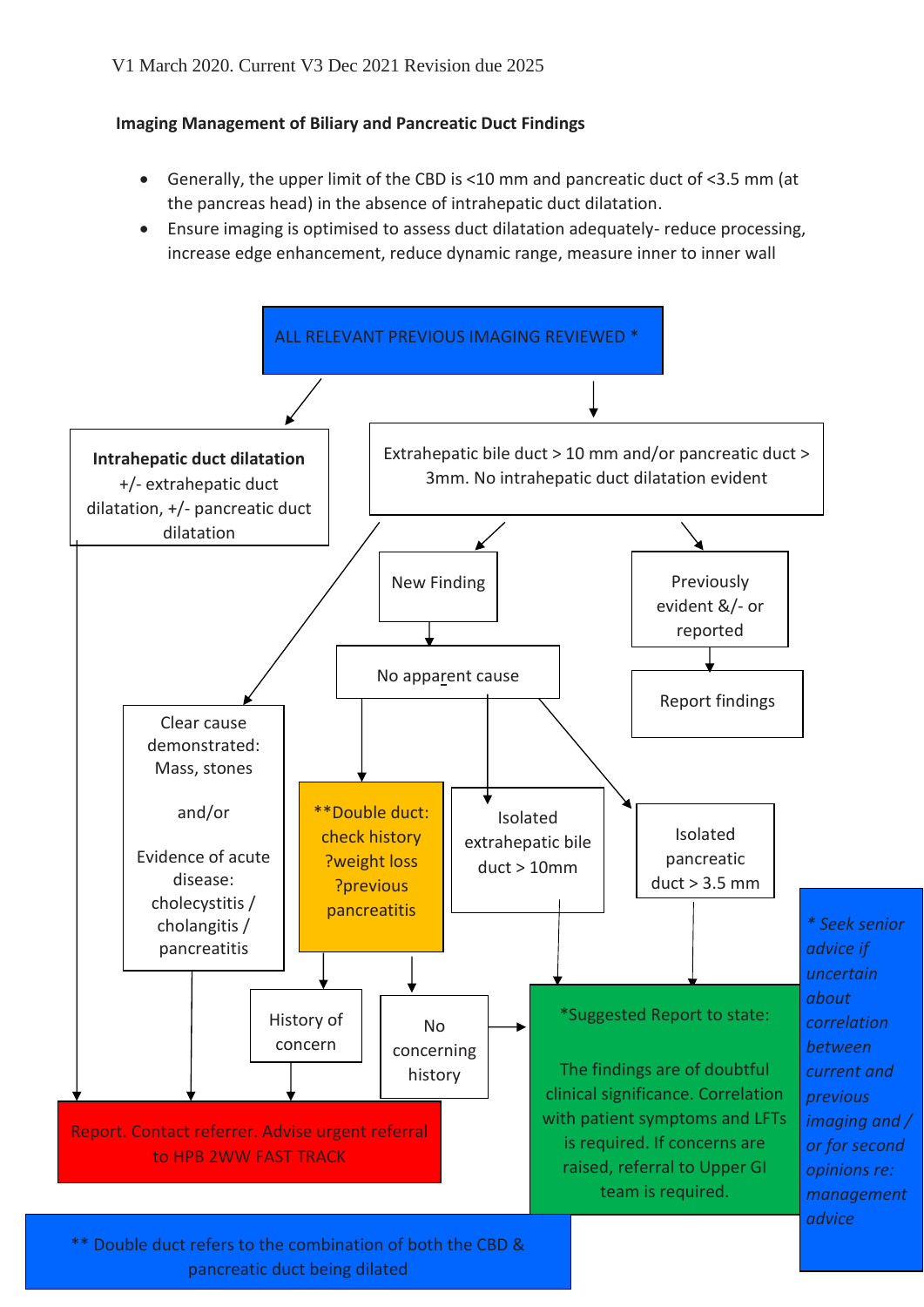Association of Upper Gastrointestinal Surgery of Great Britain and Ireland : Pathway for the Management of Acute Gallstone Diseases. 2015. [https://www.augis.org/wp](https://www.augis.org/wp-content/uploads/2014/05/Acute-Gallstones-Pathway-Final-Sept-2015.pdf)[content/uploads/2014/05/Acute-Gallstones-Pathway-Final-Sept-2015.pdf](https://www.augis.org/wp-content/uploads/2014/05/Acute-Gallstones-Pathway-Final-Sept-2015.pdf)

NICE. Gallstone disease: diagnosis and management: Clinical guideline [CG188], 2014. [https://www.nice.org.uk/guidance/cg188/chapter/1-Recommendations#diagnosing](https://www.nice.org.uk/guidance/cg188/chapter/1-Recommendations#diagnosing-gallstone-disease)[gallstone-disease](https://www.nice.org.uk/guidance/cg188/chapter/1-Recommendations#diagnosing-gallstone-disease)

Gurusamy KS, Giljaca V, Takwoingi Y et al. Ultrasound versus liver function tests for diagnosis of common bile duct stones. Cochrane Database of Systematic Reviews 2015, Issue 2. Art. No.CD011548 doi: 10.1002/14651858.CD011548.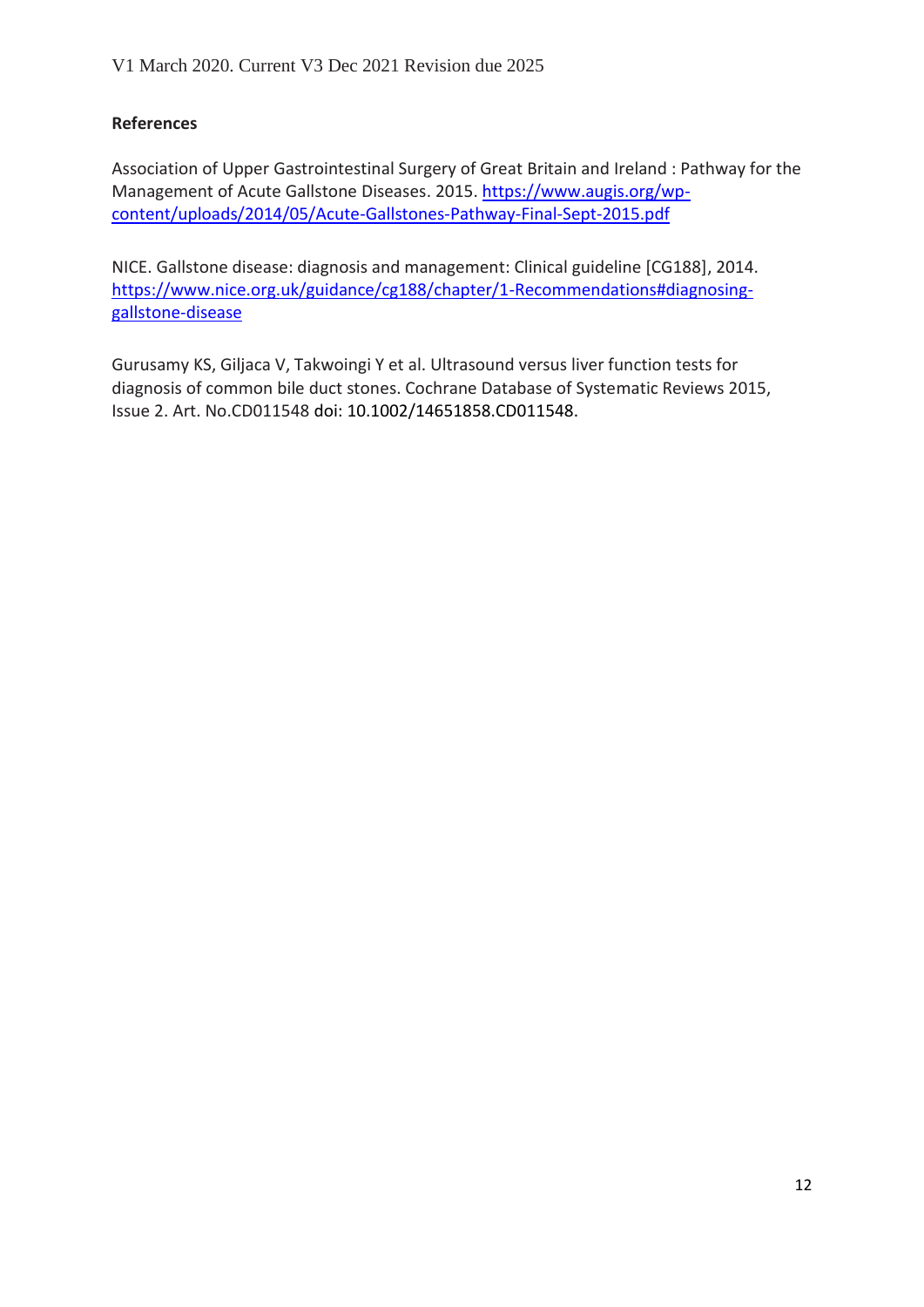# **Gallbladder Polyps**

- "Polypoid lesions of the gallbladder" refers to *any* elevated lesion of the mucosal surface of the gallbladder wall
- Cholesterol polyps account for the vast majority of all polyps (approximately 62%)
- Adenomas, which account for approximately 6%, have malignant *potential*.

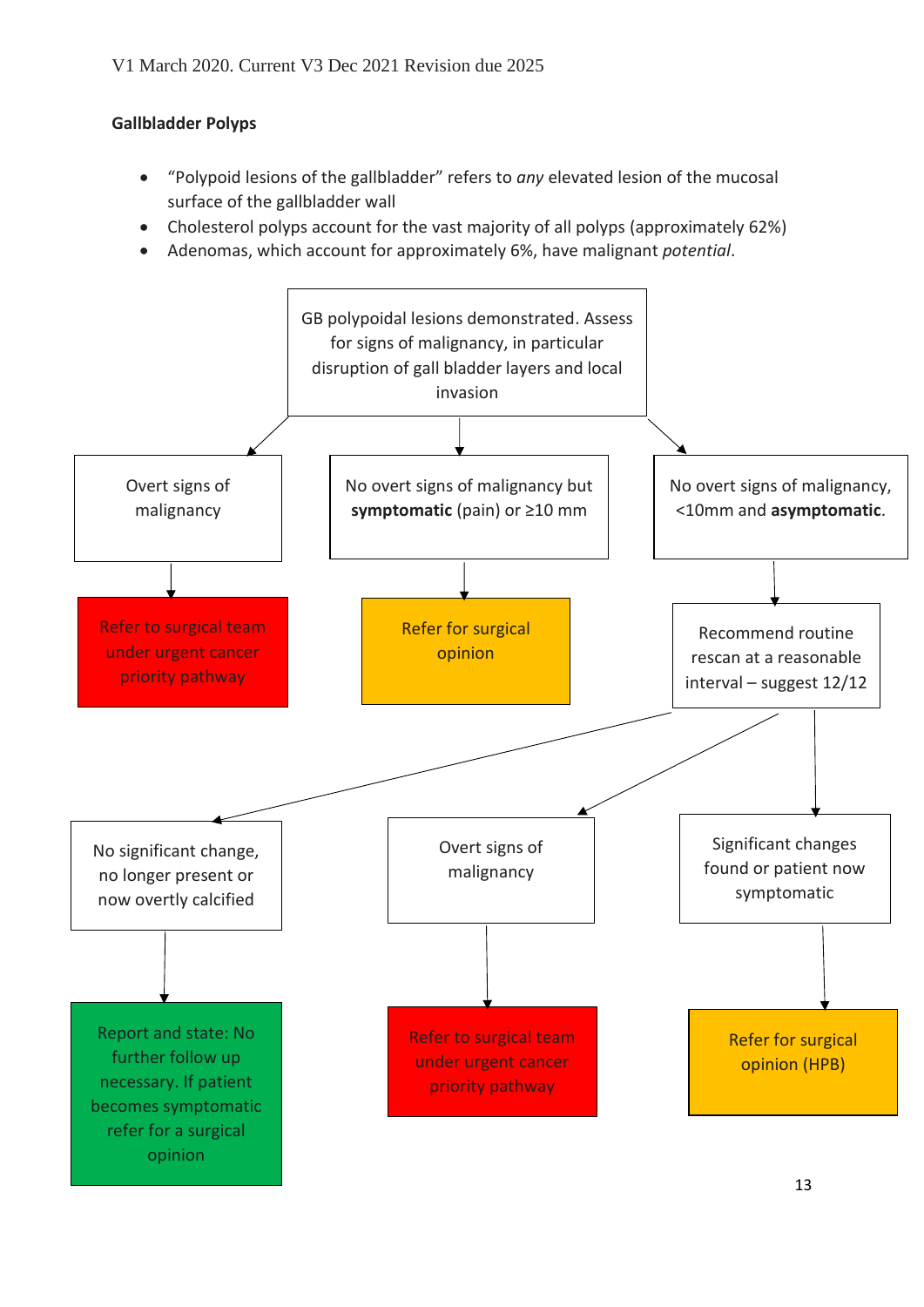Metman M, Olthof P, Van der Wal J, Van Gulik T, Roos D, Dekker J. Clinical relevance of gallbladder polyps; is cholecystectomy always necessary? *HPB*, 2020;22 (4): 506-510 <https://doi.org/10.1016/j.hpb.2019.08.006>

Patel K, Dajani K, Vickramarajah S, Huguet E. Five-year experience of gallbladder polyp surveillance and cost effective analysis against new European consensus guidelines. *HPB,* 2019;21 (5) : 636-642 <https://doi.org/10.1016/j.hpb.2018.10.008>

Szpakowski JL, Tucker LY. Outcomes of Gallbladder Polyps and Their Association with Gallbladder Cancer in a 20 year Cohort. *JAMA Network Open. Gastroenterology and Hepatology.* 2020;3(5):e205143. doi:10.1001/jamanetworkopen.2020.5143. <https://jamanetwork.com/journals/jamanetworkopen/fullarticle/2765996>

Wiles, R., Thoeni, R.F., Barbu, S.T. et al. Management and follow-up of gallbladder polyps. *Eur Radiol* 2017;27, 3856–3866.<https://doi.org/10.1007/s00330-017-4742-y>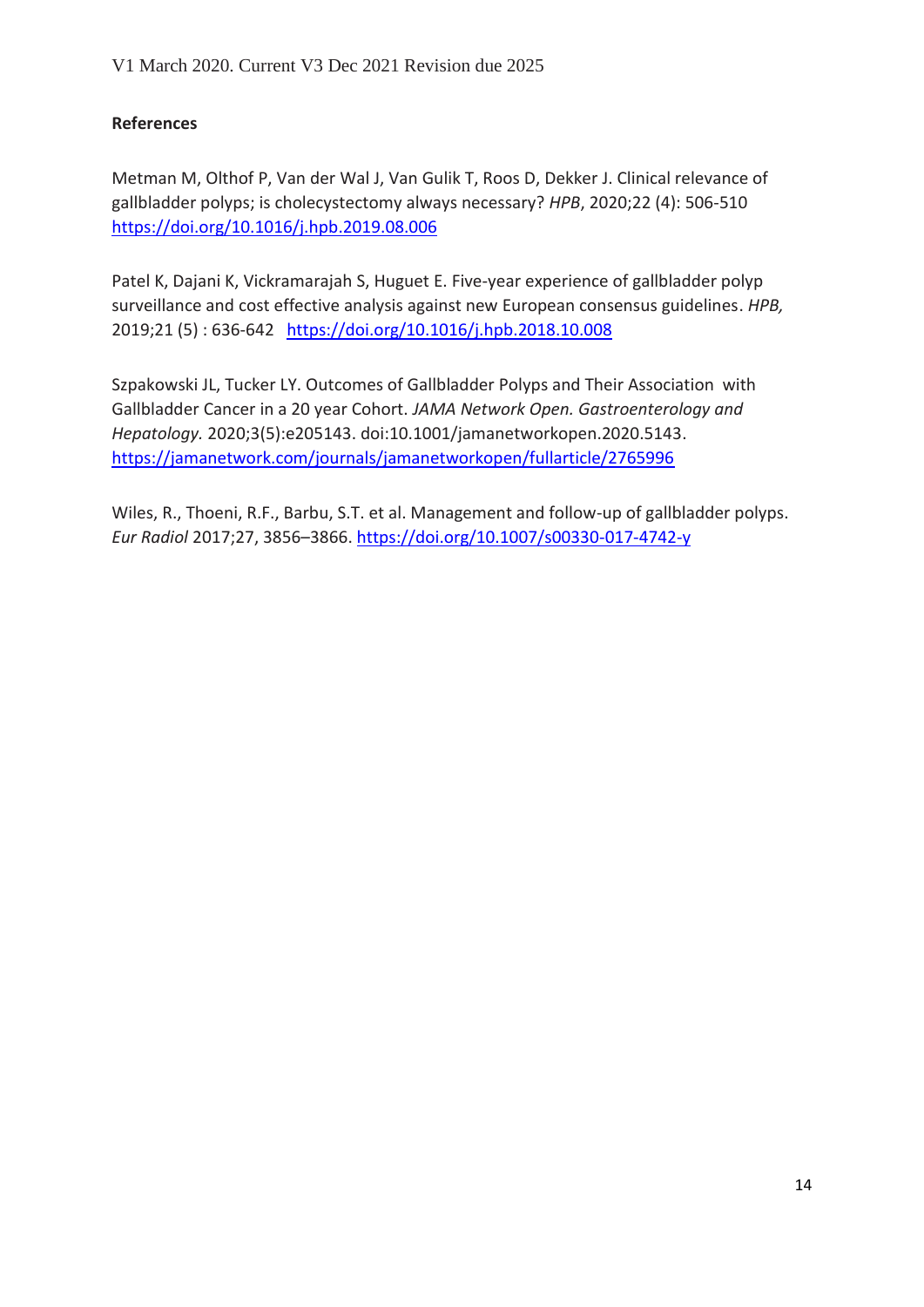# **Indeterminate Splenic Lesions**

- The spleen is rarely the primary site of a malignancy
- Ratio of benign versus malignant lesions is 1:3
- Benign splenic lesions are often solitary, malignant lesions are more frequently multiple and fast growing; solitary metastases are very rare
- CEUS improves diagnostic confidence due to the characteristic perfusion patterns of benign and malignant lesions

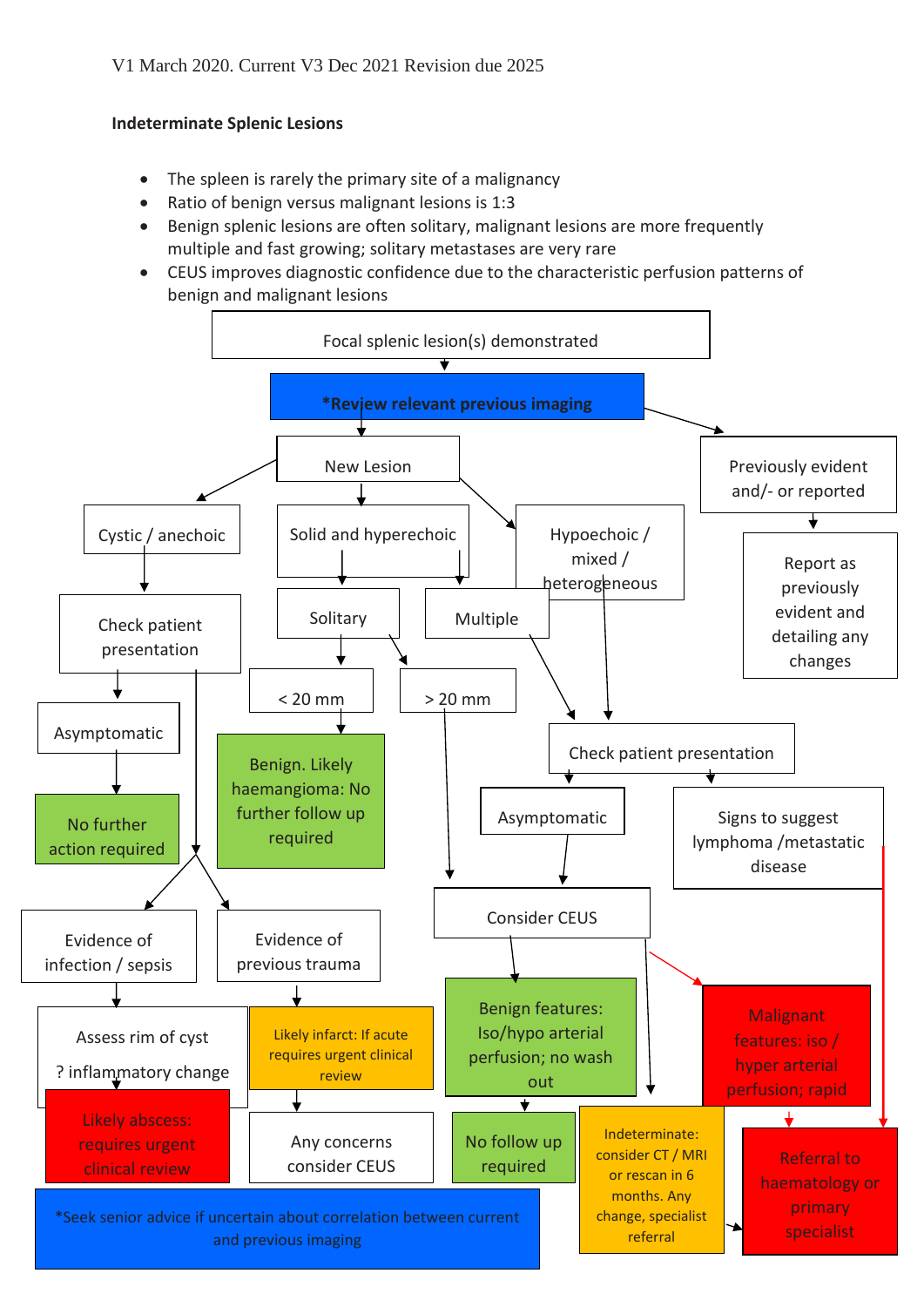Gore R, Ecanow J. Management of splenic "incidentalomas" found on ultrasound and computed tomography. *Cancer Imaging.* 2015;15(Suppl 1):O11.

Caremani M, Occhini U, Caremani A, et al. Focal splenic lesions: US findings. *Journal of Ultrasound.* 2013;16(2):65-74.

Omar A, Freeman S. Contrast-enhanced ultrasound of the spleen*. Ultrasound.* 2016;24(1):41-49.

Lee H, Kim J, Hong J, et al. Cross-sectional Imaging of Splenic Lesions: RadioGraphics Fundamentals | Online Presentation. *RadioGraphics.* 2018;38(2):435-436.

Piscaglia F, Nolsøe C, Dietrich CF et al. The EFSUMB and WFUMB Guidelines and Recommendations on the Clinical Practice of Contrast Enhanced Ultrasound (CEUS). Update 2011 on Hepatic (EFSUMB and WFUMB) and Non-hepatic Applications (EFSUMB). *Ultraschall in der Medizin - European Journal of Ultrasound.* 2011;32(05):524-524.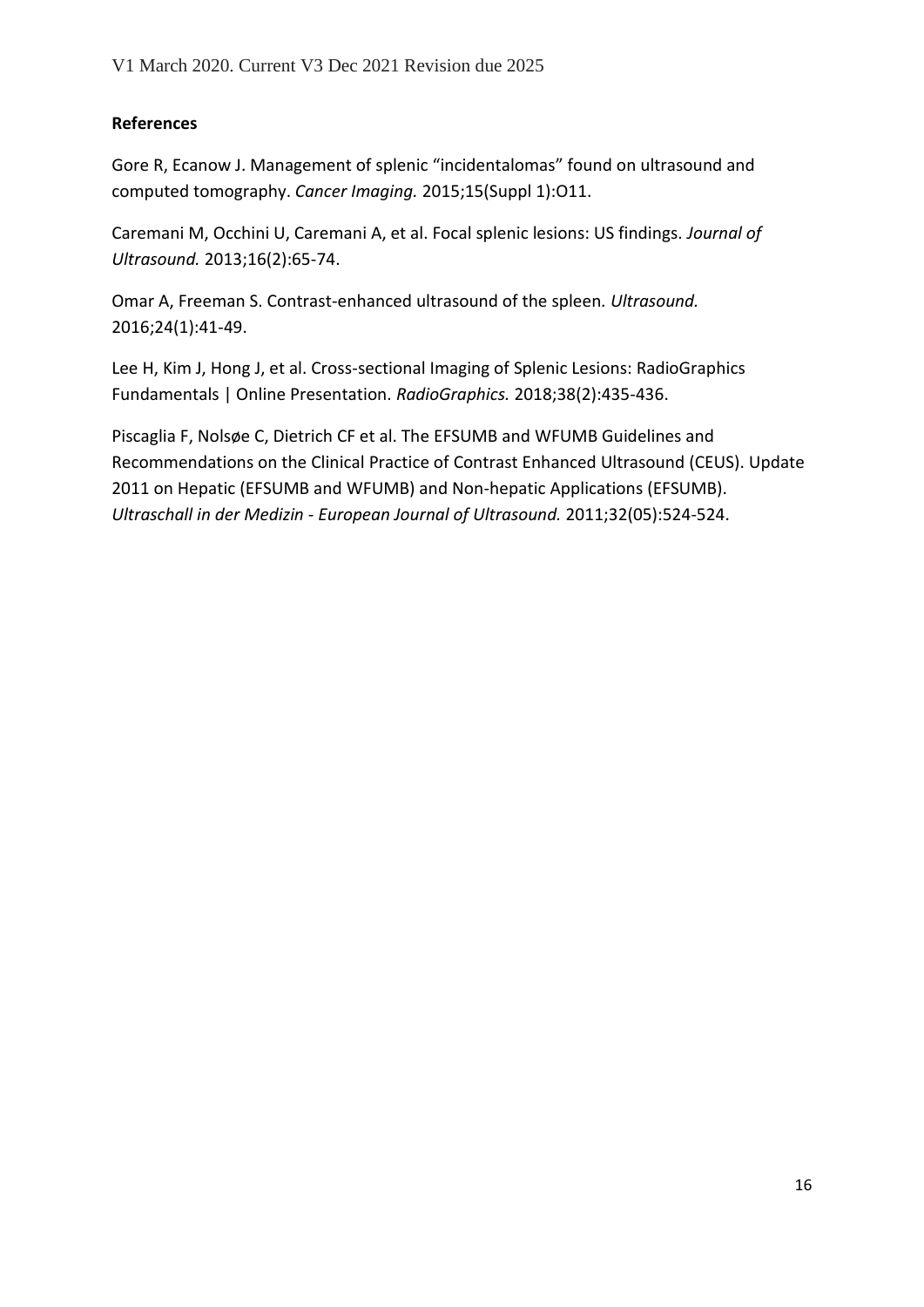**Imaging Management of Renal Masses**

![](_page_16_Figure_2.jpeg)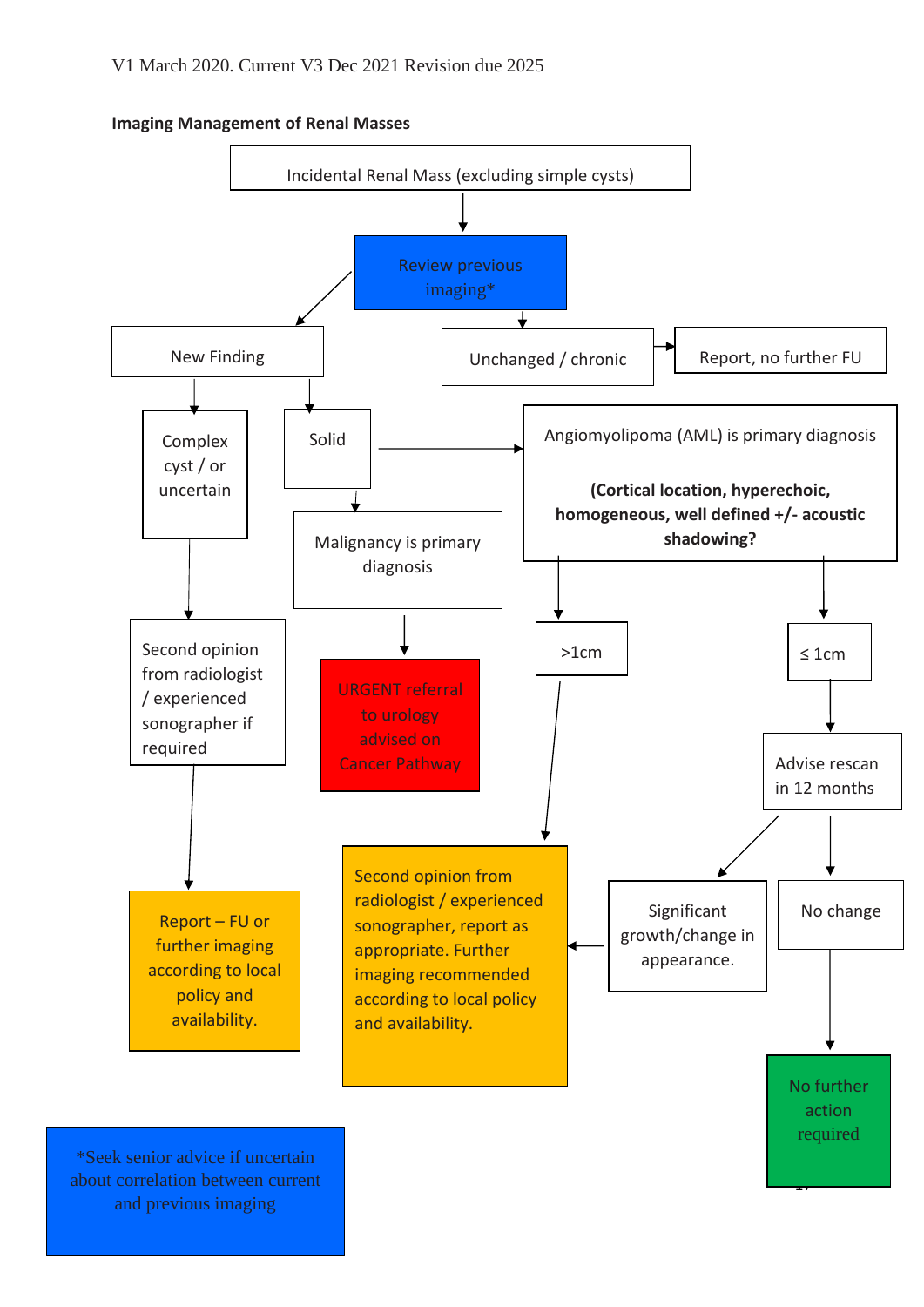Halpenny D, Snow A, McNeill G, Torreggiani W. The Radiological Diagnosis and Treatment of Renal Angiomyolipoma-current status. *Clin Radiol.*2010; 65(2):99-10

Rini B, Campbell S, Escudier B. Renal Cell Carcinoma. *The Lancet.* 2009:373:1119-32

Tublin M, Thurston W, Wilson S. The Kidney and Urinary Tract, in *Diagnostic Ultrasound (vol.1).* Rumack C,Wilson S, Charboneau J, Levine D (eds). 2011. Elsevier, Philadelphia

Farrelly C, Delaney H, McDermott R. et al. Do all non-calcified renal lesions found on ultrasound need further evaluation with CT? Abdom Imaging (2008) 33: 44

Hussein T et al, Can subcentimetre ultrasound detected angiomyolipomas be safely disregarded? *Clinical Radiology.* 2020 Apr;75(4):287-292. doi: 10.1016/j.crad.2019.12.006

Sidhar K, McGahan JP, Early HM, Corwin M, Fananapazir G, Gerscovich EO. Renal Cell Carcinomas: Sonographic Appearance Depending on Size and Histologic Type. *J Ultrasound Med*. 2016;35(2):311–320. doi:10.7863/ultra.15.03051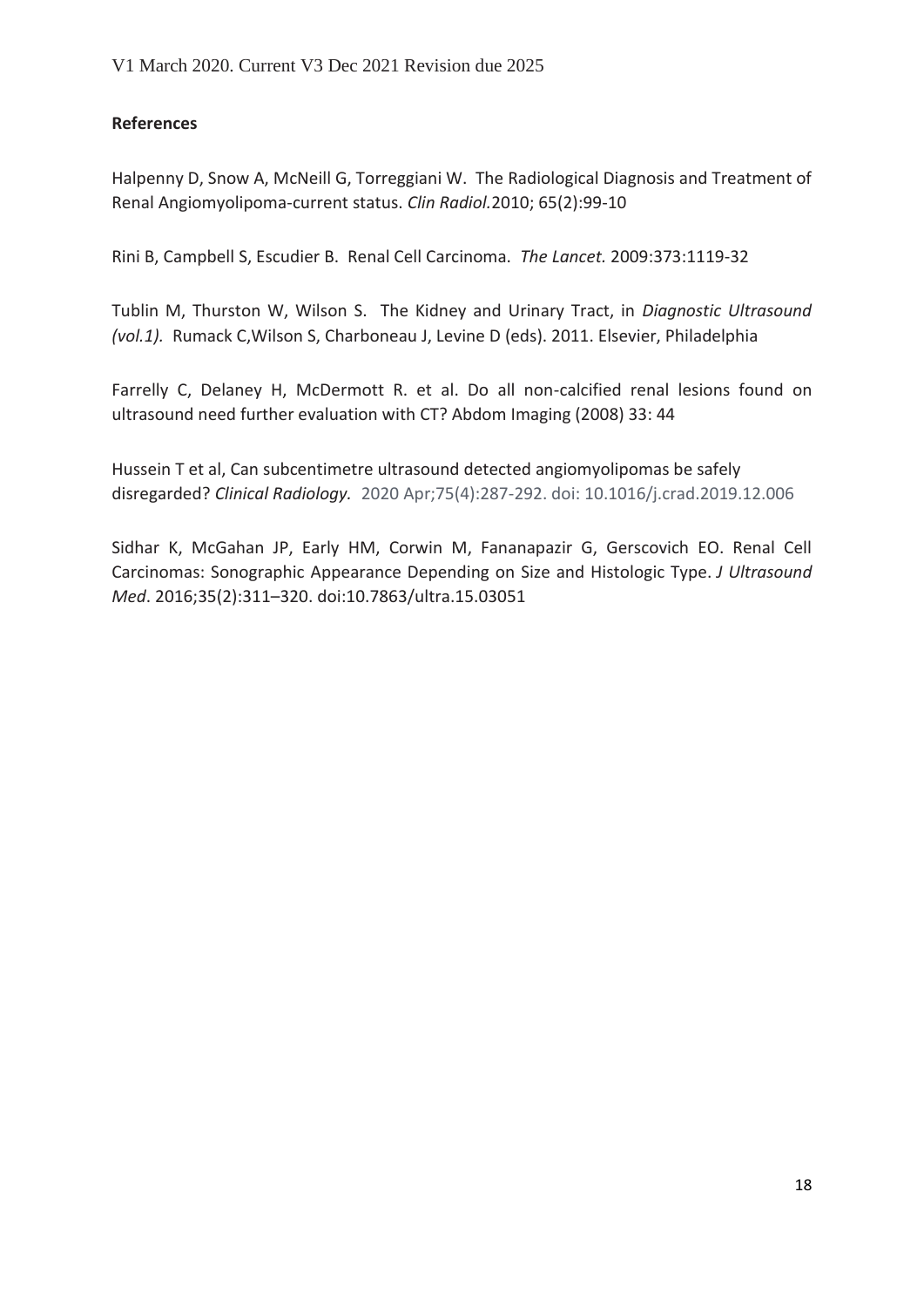#### **Incidental finding of thickened endometrium**

![](_page_18_Figure_2.jpeg)

- If on direct questioning at the time of the scan there are symptoms of postmenopausal bleeding or vaginal discharge (irrespective of endometrial thickness), patients should be referred to fast track PMB clinic (make explicit in report who is to refer). Clinical review by GP is advised to review the history in patients who are asymptomatic and the thickness is less than 10mm to ensure no relevant history.
- The same criteria are used for patients receiving HRT or Tamoxifen.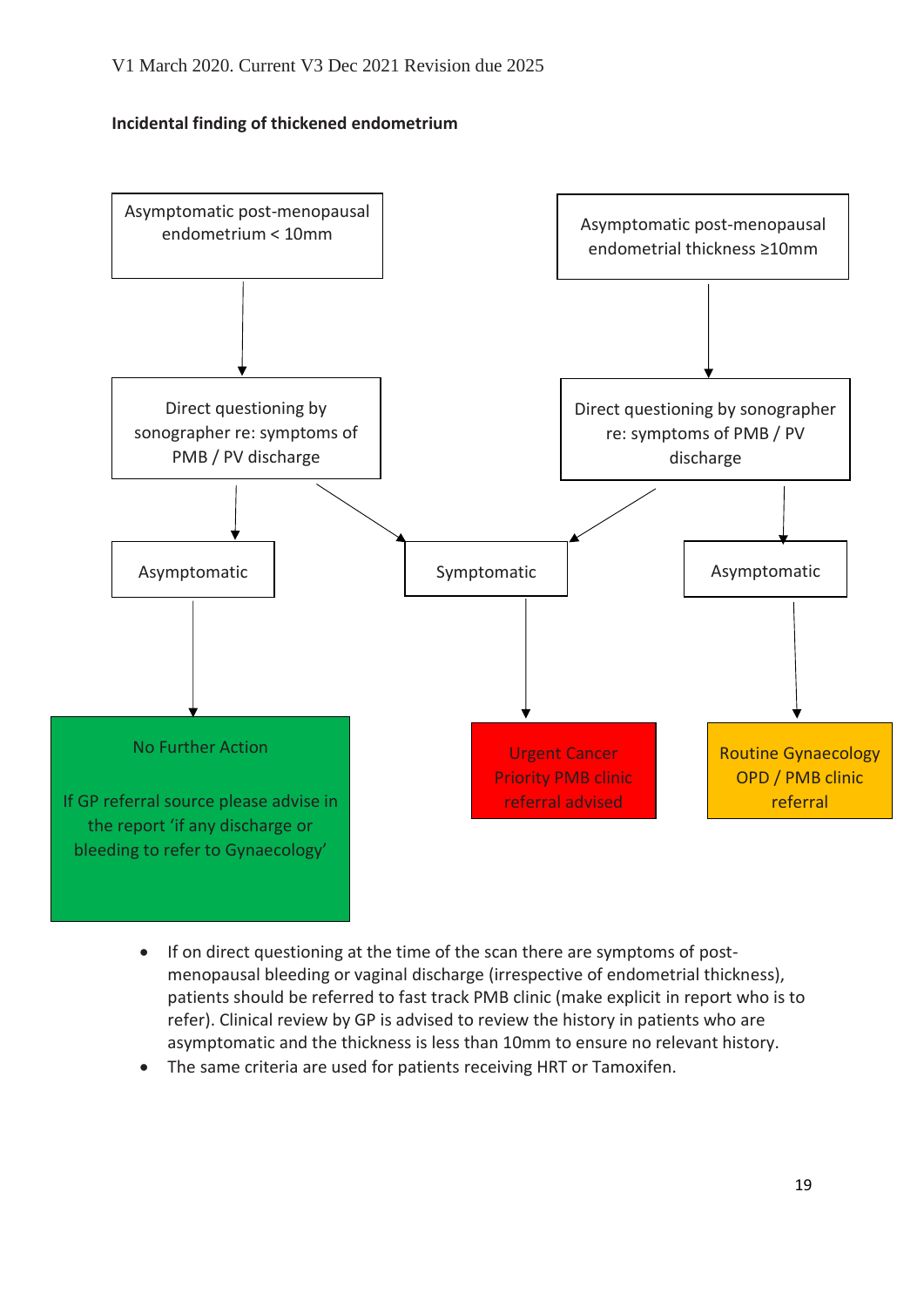Jacobs I, Gentry-Maharaj A, Burnell M, Manchanda R, Singh N et al. Sensitivity of transvaginal ultrasound screening for endometrial cancer in postmenopausal women: a case-control study within the UKCTOCS cohort. *Lancet Oncol.* 2011;12(1):38-48. doi: 10.1016/S1470-2045(10)70268-0. Epub 2010 Dec 10. PMID: 21147030.

Smith-Bindman R, Weiss E, Feldstein V. How thick is too thick? *Ultrasound Obs Gynecol* 2004; 24: 558-65 doi: 10.1002/uog.1704. PMID: 15386607.

Macdonald R. Ultrasound and gynaecological cancer : current and potential future uses. *Ultrasound* 2010; 18: 170-175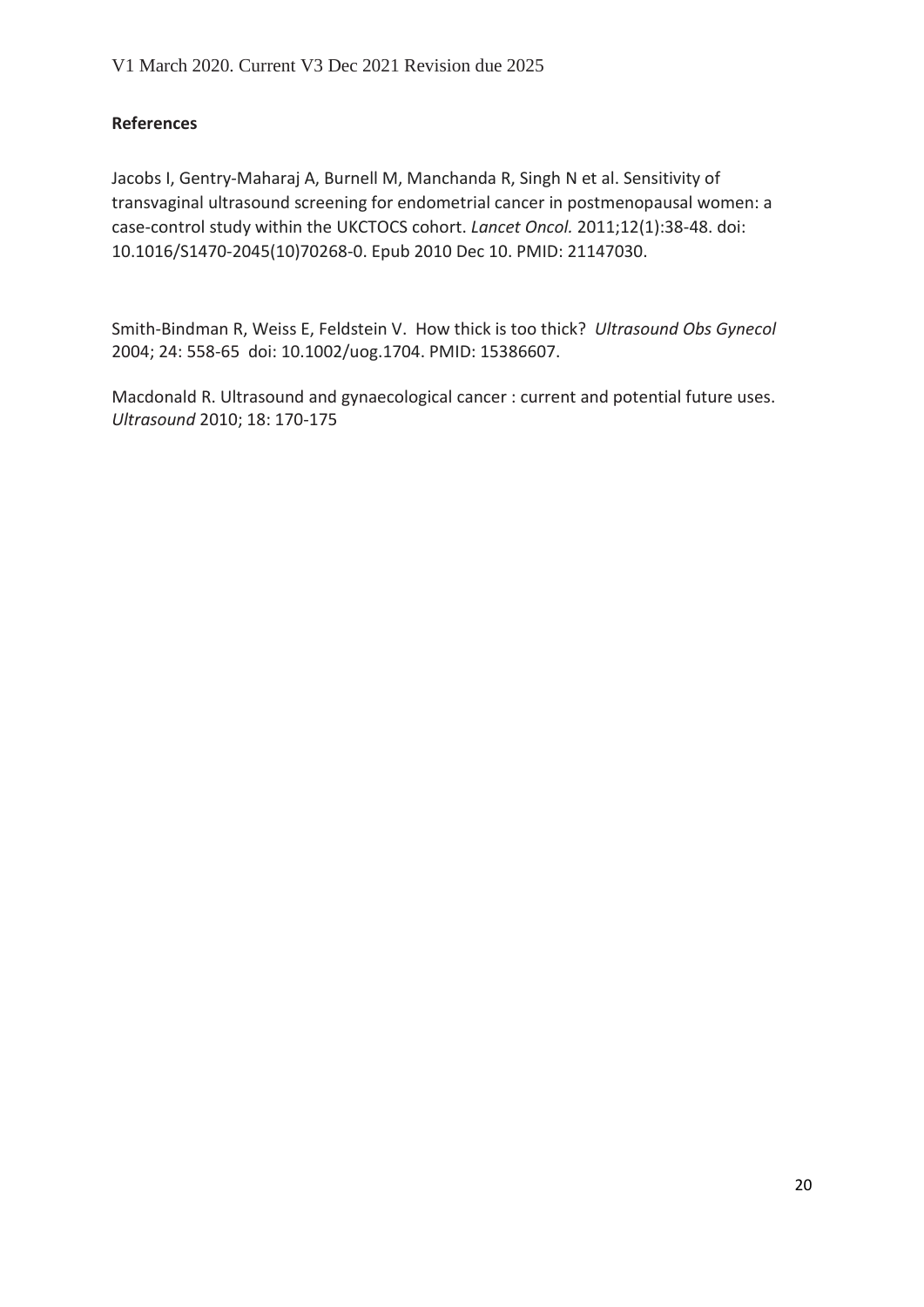#### **Incidental Post-Menopausal Simple Ovarian Cysts**

The definition of a simple cyst includes completely anechoic cysts or cysts with one thin septation (<3mm). Simple cysts should be anechoic, with smooth thin walls, posterior acoustic enhancement, no solid component and no internal flow at colour Doppler ultrasound. BMUS advocates the use of IOTA guidance for all other ovarian mass ultrasound pathways. [IOTA Simple Rules and risk calculator to diagnose ovarian cancer | Iota Group](https://www.iotagroup.org/research/iota-models-software/iota-simple-rules-and-srrisk-calculator-diagnose-ovarian-cancer)

![](_page_20_Figure_3.jpeg)

- Simple cysts < 3 cm need no follow up
- One thin septation (<3mm) or small calcification in wall is almost always benign Treat as simple and follow up according to size of cyst
- **Symptomatic** cysts of any size may need gynaecological referral
- In cases suspicious for metastatic malignancy urgent further imaging would be warranted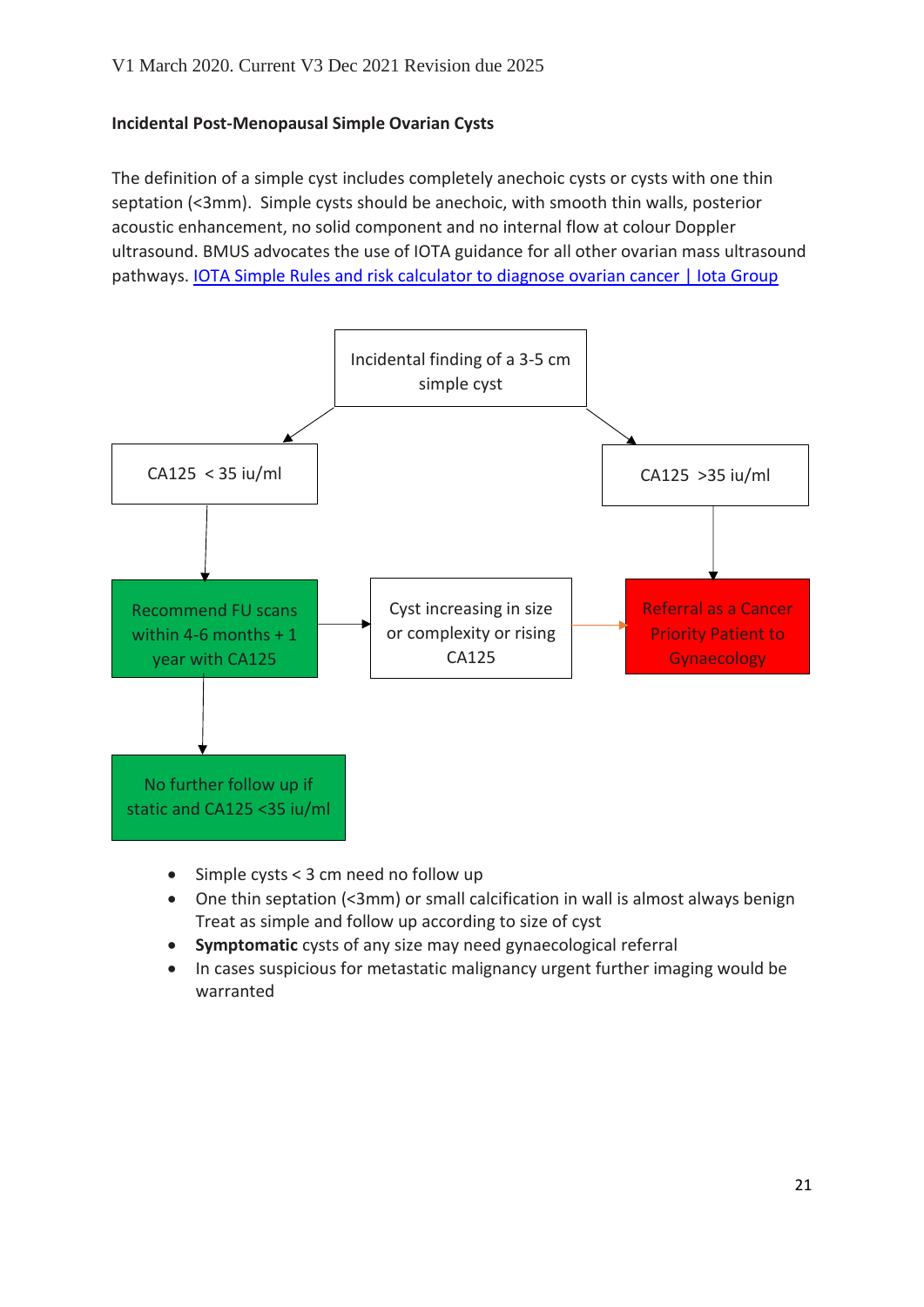Royal College of Obstericians and Gynaecologists. The management of ovarian cysts in postmenopausal women. London, 2016. [https://www.rcog.org.uk/globalassets/documents/guidelines/green-top](https://www.rcog.org.uk/globalassets/documents/guidelines/green-top-guidelines/gtg_34.pdf)[guidelines/gtg\\_34.pdf](https://www.rcog.org.uk/globalassets/documents/guidelines/green-top-guidelines/gtg_34.pdf)

Levine D et al. Management of Asymptomatic Ovarian and other Adnexal Cysts Imaged at US: Society of Radiologist in Ultrasound Consensus Conference Statement. *Radiology*  2010;256:943-954

Sauders B, Podzielinski I, Ware R et al. Risk of malignancy in sonographically confirmed septated cystic ovarian tumors. *Gynecologic Oncology* 2010;118:278-282

Greenlee R, Kessel B, Williams C et al. Prevalence, incidence, and natural history of simple ovarian cysts among women over age 55yrs in a large cancer screen trial. *American Journal of Obstetrics and Gynecology*. 2010;202:373.e1-9

BMUS.

https://www.bmus.org/static/uploads/resources/Guidelines\_for\_Professional\_Ultrasound [Practice.pdf December 2019](https://www.bmus.org/static/uploads/resources/Guidelines_for_Professional_Ultrasound_Practice.pdf%20December%202019)

Levine D, Patel DM et al. Simple Adnexal Cysts: SRU Consensus Conference Update on Follow-up and Reporting. *Radiology* 2019:293:2 <https://pubs.rsna.org/doi/10.1148/radiol.2019191354>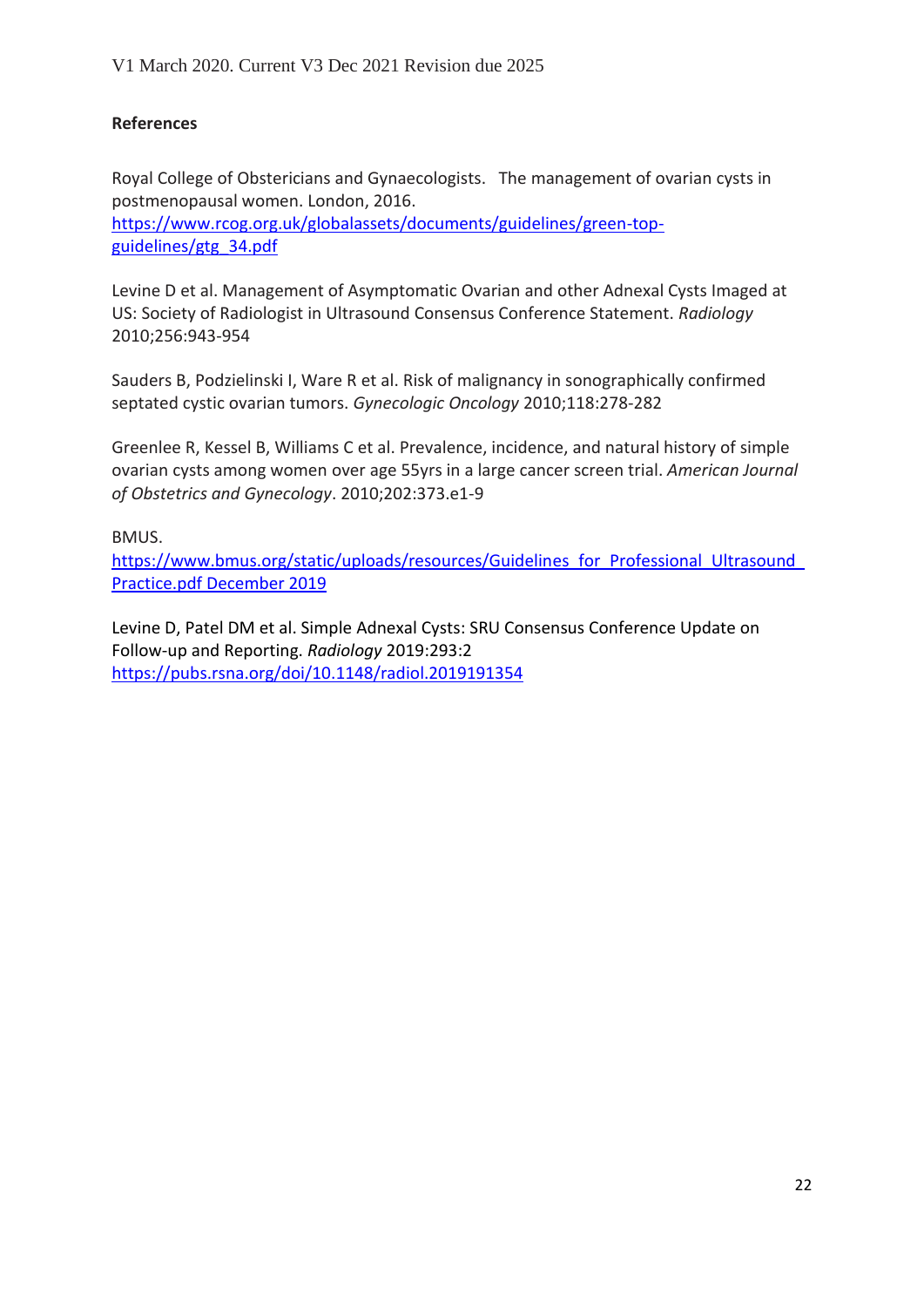# **Incidental Pre-Menopausal Ovarian Cysts**

- BMUS and the RCOG advocate the use of IOTA guidelines in determining the significance of ovarian masses
- CA125 assessment is not required if a simple ovarian cyst is seen at ultrasound scan
- The following cysts should also be treated as simple and the same size thresholds used:
	- paraovarian cysts where the ovary can be seen separately
	- cysts containing daughter cysts
	- cysts with one thin septation (<3mm) or small calcification in wall.
- Always refer to previous imaging if available CT/MRI/US
- Make explicit in the report who is to arrange follow up
- Symptomatic cysts may need referral

![](_page_22_Figure_11.jpeg)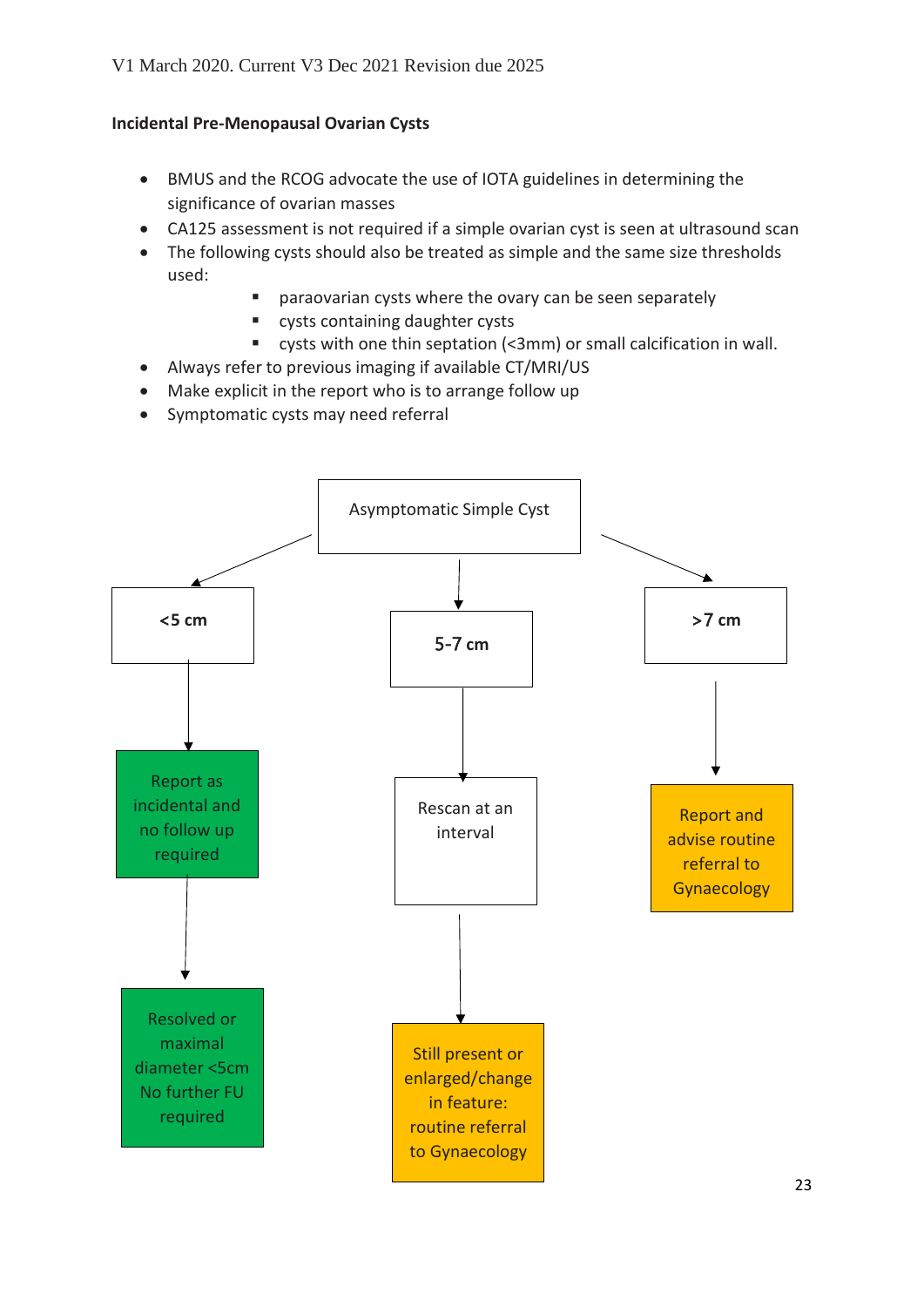Garg S, Kaur A, Mohi J et al. Evaluation of IOTA Simple Ultrasound Rules to Distinguish Benign and Malignant Ovarian Tumours. *J Clin Diagn Res*. 2017 Aug; 11(8): TC06–TC09.

Glanc P, Brofman N, Salem S et al. The prevalence of incidental simple ovarian cysts ≥3cm detected by transvaginal sonography in early pregnancy. *J Obstet Gynaeco* 2007;29,(6)502- 506.

Levine D, Brown DL, Andreotti R et al. Management of Asymptomatic Ovarian and Other Adnexal Cysts Imaged at US: Society of Radiologists in Ultrasound Consensus Conference Statement. *Radiology*,2010:26:3:121-131**.** <https://doi.org/10.1148/radiol.10100213>

Timmerman D, Testa AC, Bourne Tet al. Simple ultrasound-based rules for the diagnosis of ovarian cancer. *Ultrasound Obstet Gynecol*. 2008;31(6):681-90.

Timmerman D, Van Calster B, Jurkovic D et al Inclusion of CA-125 does not improve mathematical models developed to distinguish between benign and malignant adnexal tumours. *J Clin Onco*2007;25(27)4194-4200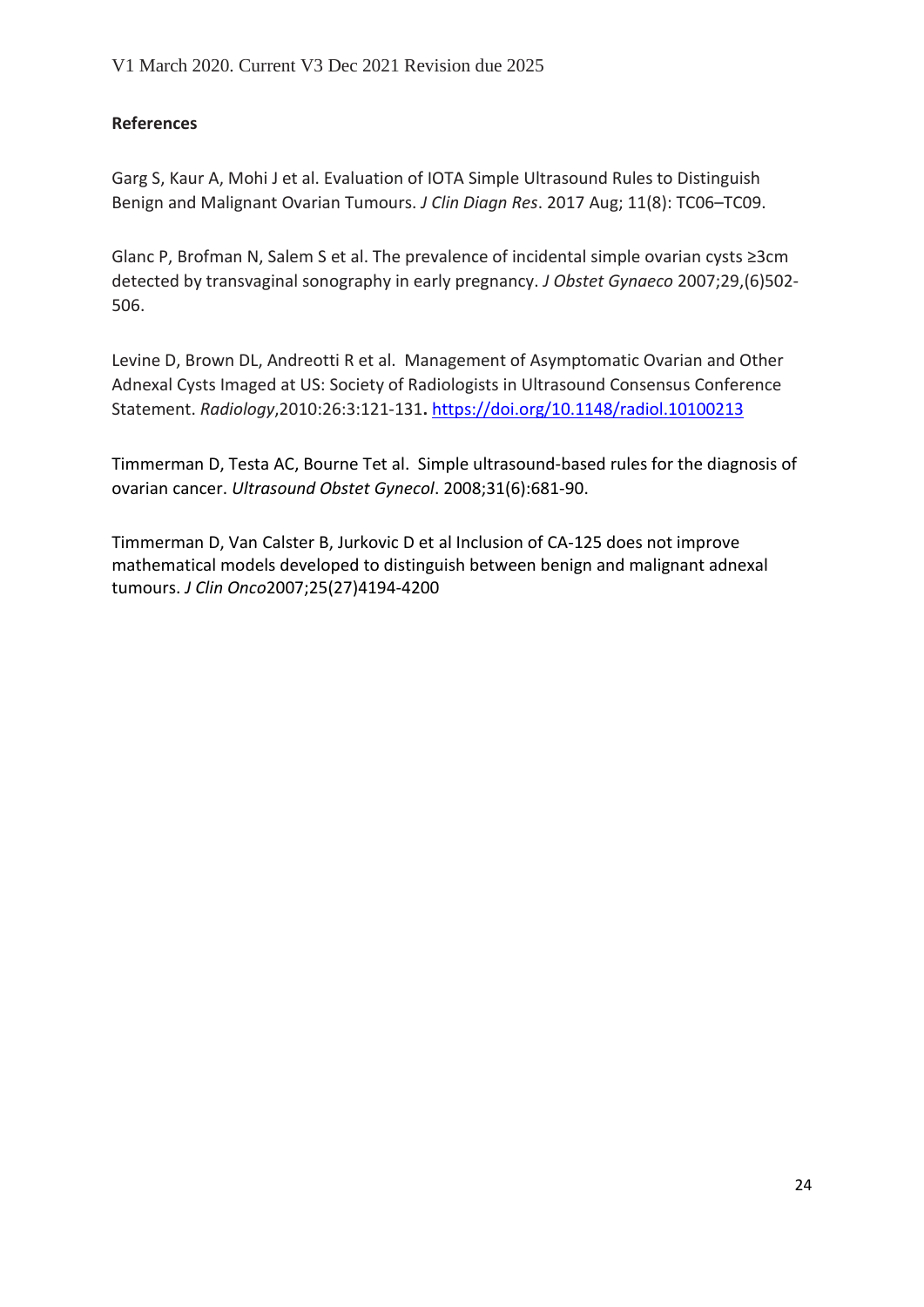#### **Management of Malpositioned Intrauterine Contraceptive Devices (IUCDs)**

- Non-fundal IUCDs (>3mm from top of the endometrial cavity) can cause symptoms such a bleeding or cramping; the vast majority remain asymptomatic
- The contraceptive function of the malpositioned IUCD, especially those 20mm from the fundus, cannot be guaranteed. The decision to removed or replace is clinical and multifactorial

![](_page_24_Figure_4.jpeg)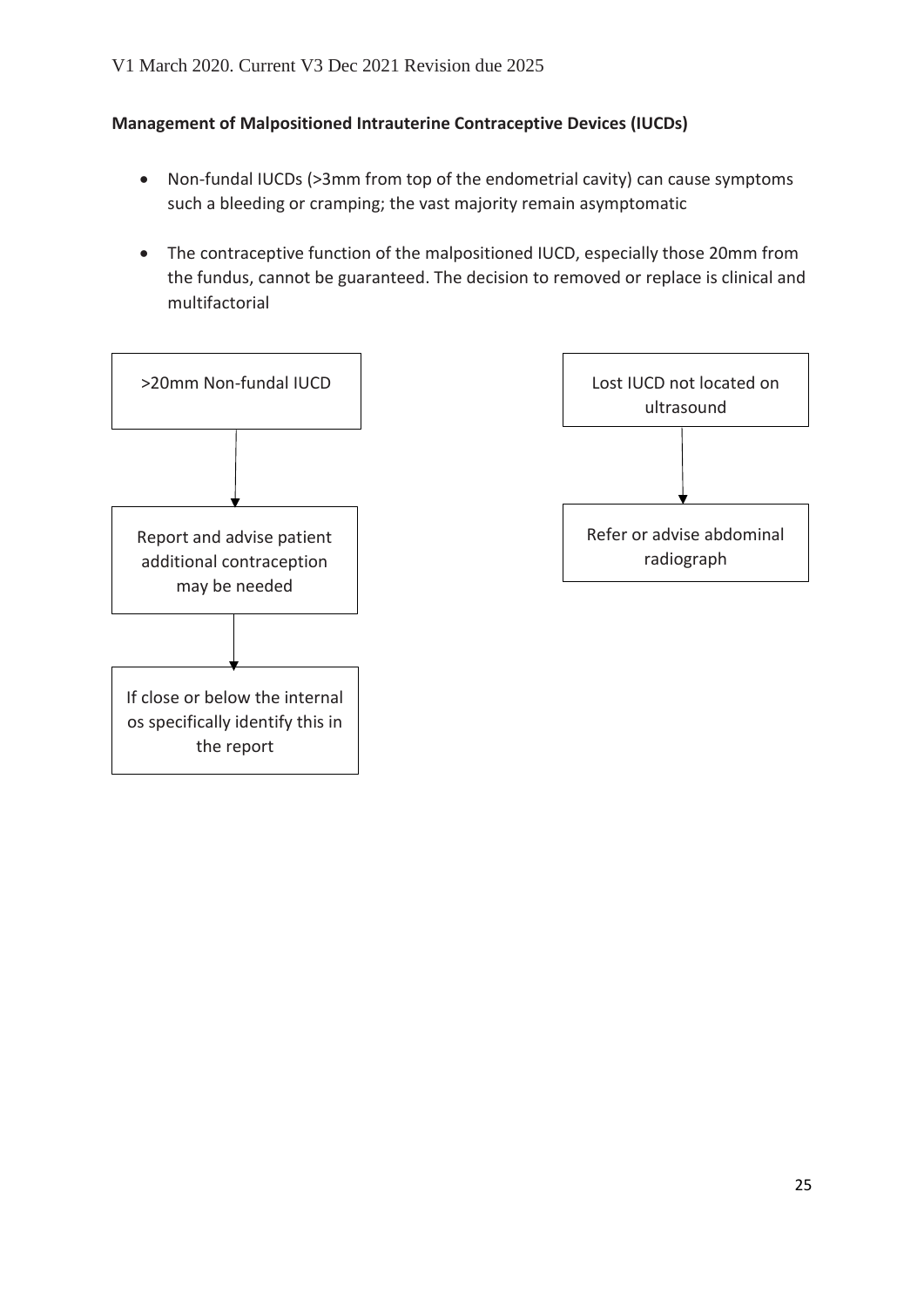American College of Obstetricians and Gynecologists. Clinical Challenges of Long-Acting Reversible Contraceptive Methods. 2016 (reaffirmed 2018) Number 672. [https://www.acog.org/clinical/clinical-guidance/committee](https://www.acog.org/clinical/clinical-guidance/committee-opinion/articles/2016/09/clinical-challenges-of-long-acting-reversible-contraceptive-methods)[opinion/articles/2016/09/clinical-challenges-of-long-acting-reversible-contraceptive](https://www.acog.org/clinical/clinical-guidance/committee-opinion/articles/2016/09/clinical-challenges-of-long-acting-reversible-contraceptive-methods)[methods](https://www.acog.org/clinical/clinical-guidance/committee-opinion/articles/2016/09/clinical-challenges-of-long-acting-reversible-contraceptive-methods)

NICE Guidelines. Contraception IUS/IUD. Revised May 2019 <https://cks.nice.org.uk/contraception-iusiud#!scenarioClarification:7>

Faculty of Sexual and Reproductive Healthcare of the Royal College of Obstetricians & Gynaecologists. Published 2005 (revised 2019) [https://www.guidelines.co.uk/womens](https://www.guidelines.co.uk/womens-health/fsrh-intrauterine-contraception-guideline/252622.article)[health/fsrh-intrauterine-contraception-guideline/252622.article](https://www.guidelines.co.uk/womens-health/fsrh-intrauterine-contraception-guideline/252622.article)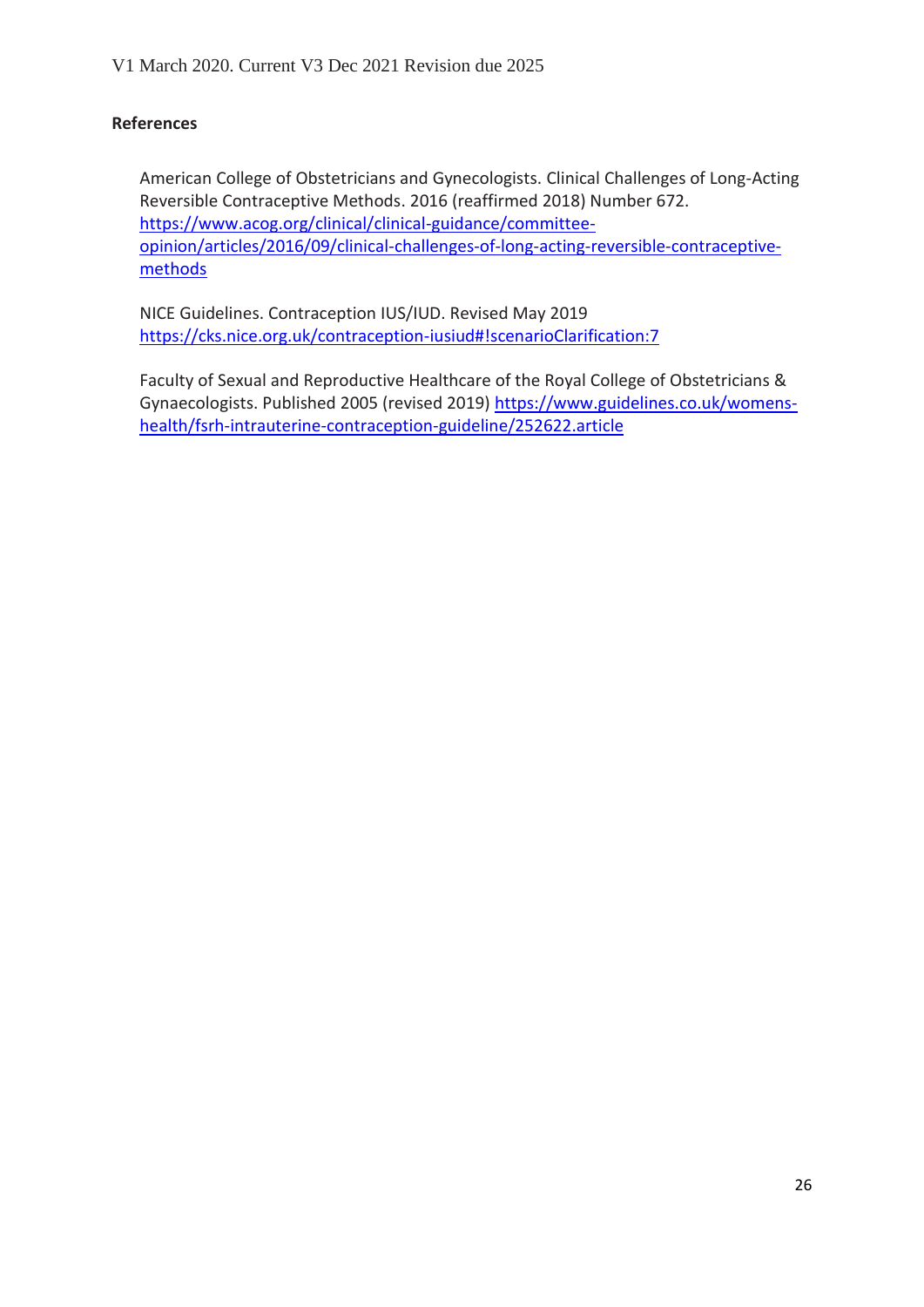#### **Testicular Microlithiasis**

- Testicular microlithiasis is a common finding on scrotal ultrasound
- Follow-up scrotal ultrasound and serum tumour marker testing are no longer recommended
- The patient should be educated regarding regular self-examination and to seek immediate medical attention if there are any palpable changes or masses detected
- While there has been concern that testicular microlithiasis may be a risk factor for development of a subsequent testicular germ cell tumour, its significance remains uncertain
- This algorithm aims to standardise management where testicular microlithiasis has been discovered incidentally on scrotal ultrasound

![](_page_26_Figure_7.jpeg)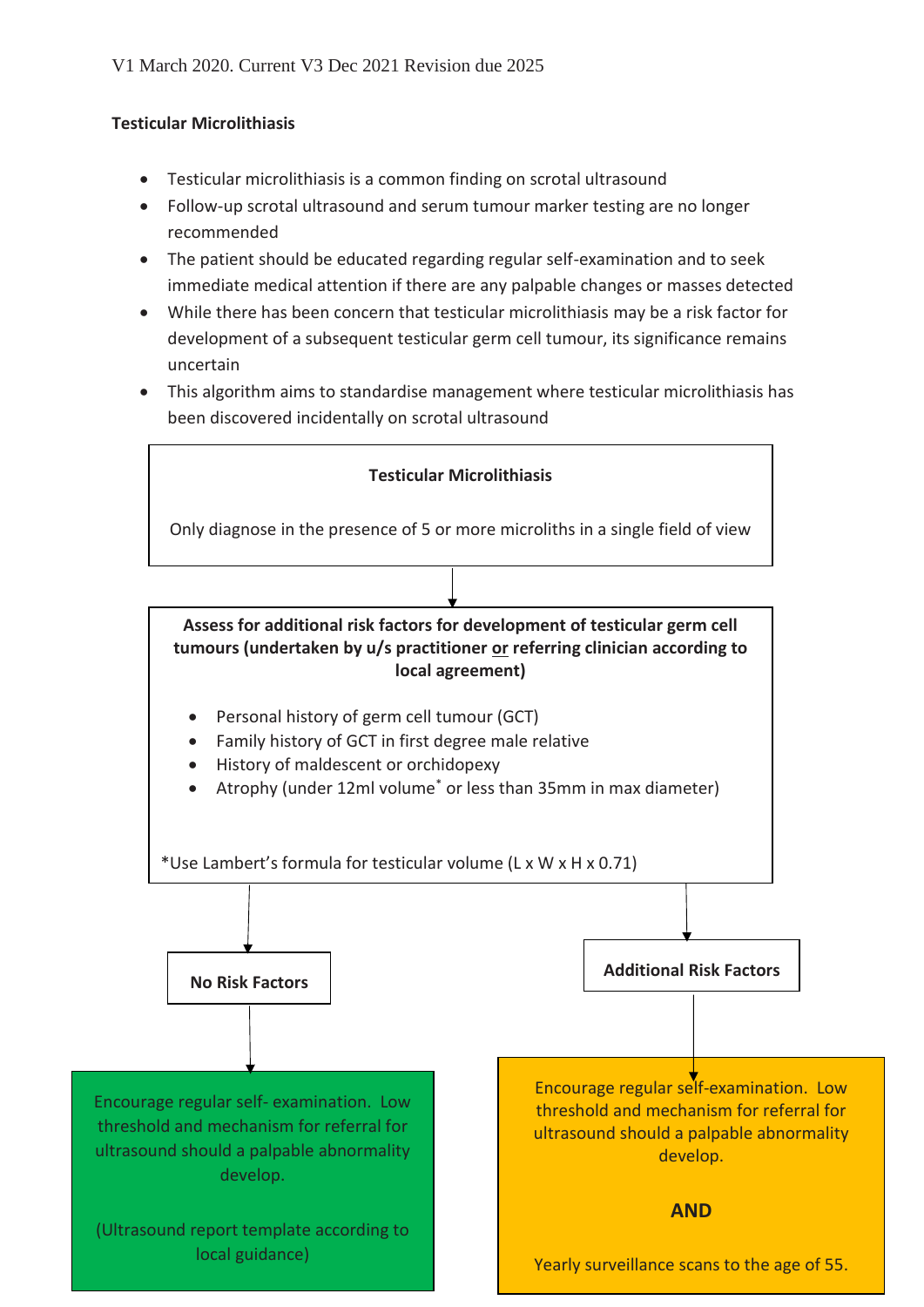.

Goede J, Hack WW, van der Voort-Doedens LM, Sijstermans K, Pierik FH. Prevalence of testicular microlithiasis in asymptomatic males 0 to 19 years old. *J Urol* 2009; 182:1516– 1520 <https://www.ajronline.org/doi/ref/10.2214/AJR.15.15226>

Gorman and Caroll. The scrotum. In:Rumack C, Wilson S, Charboneau J (eds). Diagnostic Ultrasound. Vol. 1. Philadelphia. Mosby; 2005, 866-867

Hsieh ML, Huang ST, Huang HC, Chen Y, Hsu YC. The reliability of ultrasonographic measurements for testicular volume assessment: comparison of three common formulas with true testicular volume. *Asian J Androl*. 2009;11(2):261–265. doi:10.1038/aja.2008.48

Lam D, Gersovich E, Kuo M et al. Testicular Microlithiasis: Our experience of 10 years. *J Ultrasound Med* 2007; 26:867-873

Leblanc L, Lagrange F, Lecoanet P et al. Testicular microlithiasis and testicular tumor: a review of the literature. *Basic Clin Androl*. 2018; 28:8

Miller F, Rosairo S, Clarke J et al. Testicular calcification and microlithiasis: Association with primary intra-testicular malignancy in 3,477 patients. *Eur Radiol* 2007; 17:363-369.

Richenberg J Belfied J, Ramchandani P et al. Testicular microlithiasis imaging and follow-up: guidelines of the ESUR scrotal imaging subcommittee. *Eur Radio,* 2015:25(2):323-330 [http://www.esur.org/fileadmin/content/user\\_upload/Testicular\\_microlithiasis\\_imaging\\_an](http://www.esur.org/fileadmin/content/user_upload/Testicular_microlithiasis_imaging_and_follow-up.pdf) [d\\_follow-up.pdf](http://www.esur.org/fileadmin/content/user_upload/Testicular_microlithiasis_imaging_and_follow-up.pdf)

Shanmugasundaram R, Singh JC, Kekre NS. Testicular microlithiasis: is there an agreed protocol? *Indian J Urol* 2007; 23:234–239 <https://www.ajronline.org/doi/ref/10.2214/AJR.15.15226>

Winter TC, Kim B, Lowrance W et al. Testicular Microlithiasis: What Should You Recommend? *American Journal of Roentgenology.* 2016;206: 1164-1169. <https://www.ajronline.org/doi/10.2214/AJR.15.15226>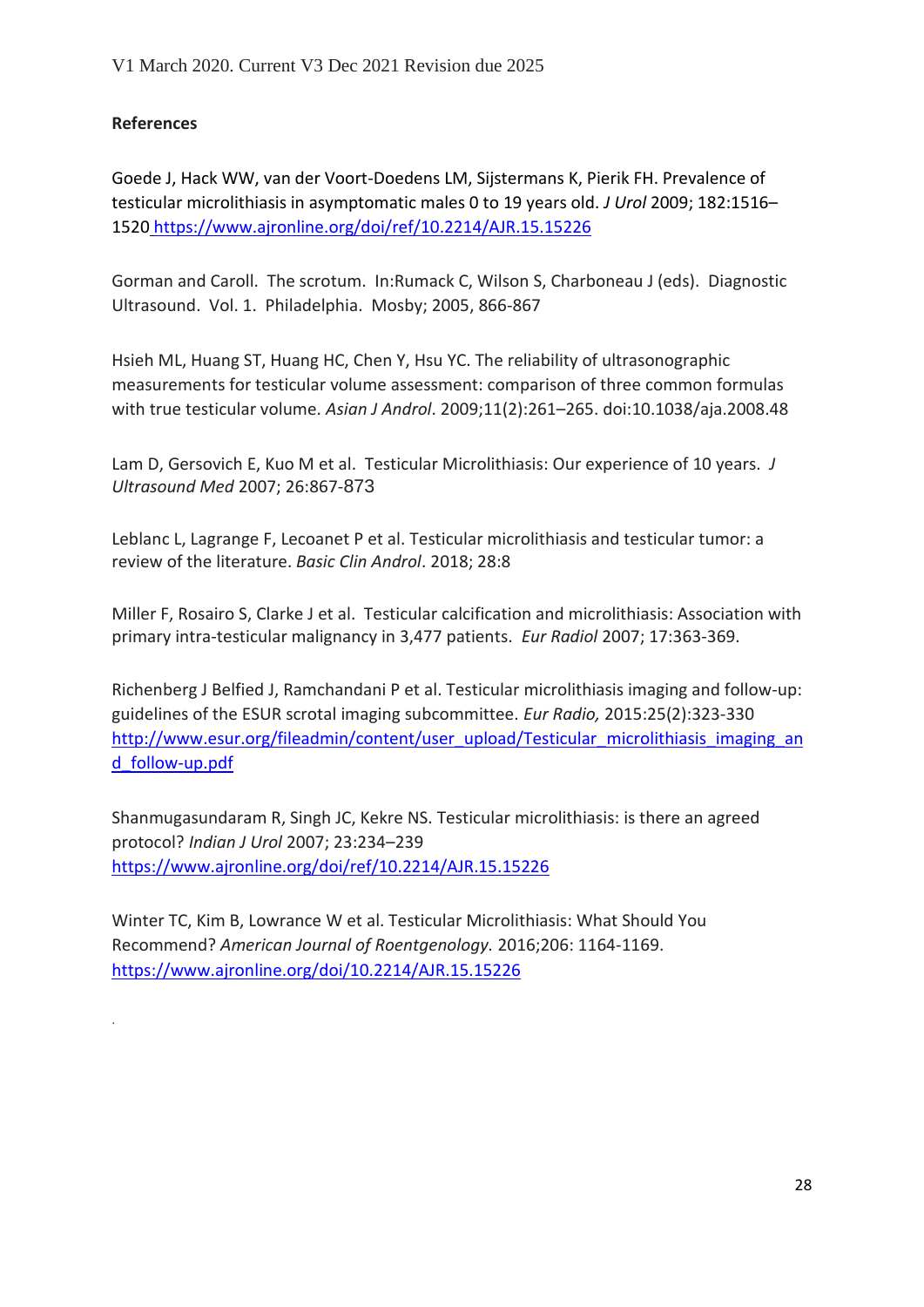# **Incidental Testicular Lesions**

- Incidental, asymptomatic non-palpable, solid testicular masses are common and can be found in up to 7.4% of the population
- The majority of palpable solid testicular lumps are malignant
- The majority of incidentally discovered non-palpable masses are benign (73%). In the absence of risk factors, the report should avoid advice leading to orchidectomy.
- Many radical orchidectomies are performed for benign disease. Implications for fertility, endocrine function and body image are important to consider

![](_page_28_Figure_6.jpeg)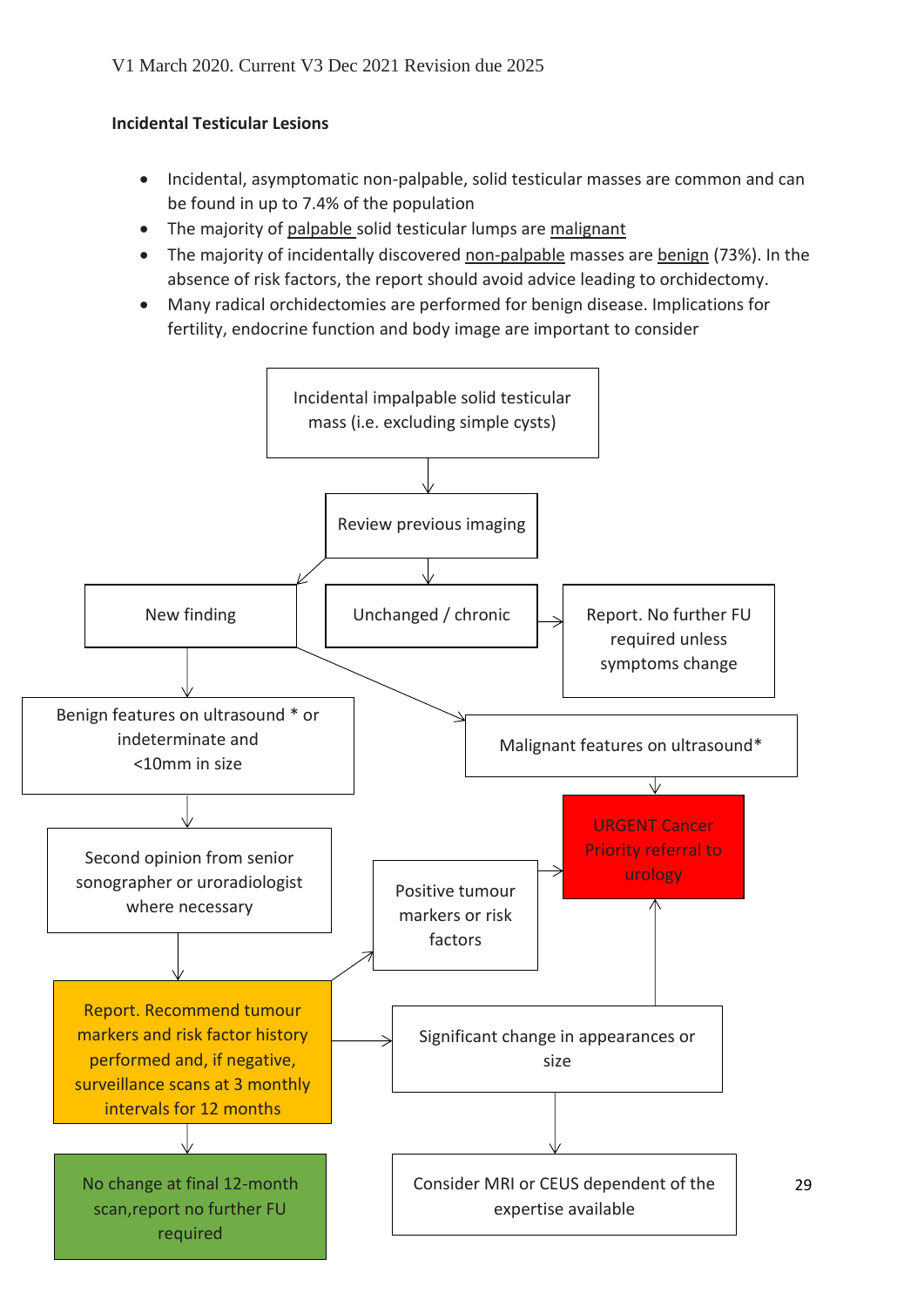| *Grey scale & Doppler features of testicular tumours                                                                                                                      |                                 |  |
|---------------------------------------------------------------------------------------------------------------------------------------------------------------------------|---------------------------------|--|
| <b>Benign Patterns</b>                                                                                                                                                    | <b>Malignant Patterns</b>       |  |
| Non palpable and absence of clinical risk<br>factors                                                                                                                      | Palpable (>10 mm)               |  |
| Well defined                                                                                                                                                              | Irregular margins/ill-defined   |  |
| Simple cyst                                                                                                                                                               | Solid mixed                     |  |
| Uniformly hypoechoic                                                                                                                                                      | Hypoechoic                      |  |
| Normal parenchyma                                                                                                                                                         | Microlithiasis + focal lesion   |  |
| 'onion skin' pattern                                                                                                                                                      | Intralesion microcalcifications |  |
| Geographic wedged-shaped hypoechoic<br>areas                                                                                                                              | Irregular hypoechoic areas      |  |
| Avascularity increases the probability of<br>benign aetiology - suggest the use of<br>microvascular imaging technique as low<br>flow difficult to detect in small lesions | Vascular                        |  |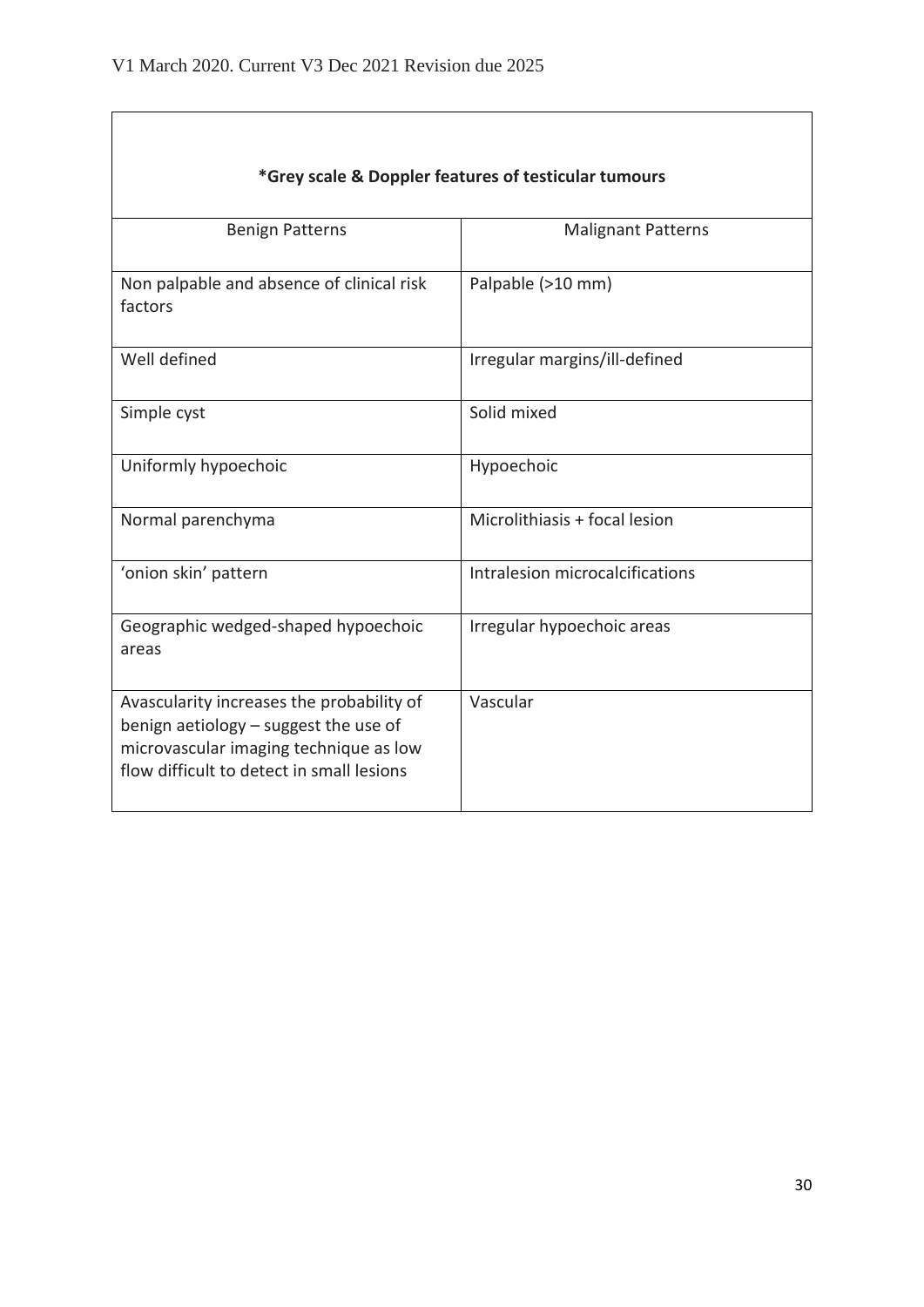Isidori AM, Pozza C, Gianfrilli D et al. Differential Diagnosis of Nonpalpable Testicular Lesions: Qualitative and Quantitative Contrast-enhanced US of Benign and Malignant Testicular Tumors. *Radiology*. 2014;273, 606-618 <https://doi.org/10.1148/radiol.14132718>

Lewicki A, Freeman S et al . 2021. Incidental Findings and How to Manage Them: Testis— A WFUMB Position Paper. *Ultrasound in Medicine & Biology.* Volume 47, Issue 10, October 2021, Pages 2787 -2802

<https://www.sciencedirect.com/science/article/pii/S0301562921002520>

Milose JC, Filson CP, Weizer A et al. Role of biochemical markers in testicular cancer: diagnosis, staging, and surveillance. *Open Access Journal of Urology.* 2012; 4:1-8 <https://www.ncbi.nlm.nih.gov/pmc/articles/PMC3818947/>

Richenberg J, Belfied J, Ramchandani P et al et al. Testicular microlithiasis imaging and follow-up: guidelines of the ESUR scrotal imaging subcommittee. *Eur Radio,* 2015:25(2):323- 330

[http://www.esur.org/fileadmin/content/user\\_upload/Testicular\\_microlithiasis\\_imaging\\_an](http://www.esur.org/fileadmin/content/user_upload/Testicular_microlithiasis_imaging_and_follow-up.pdf) [d\\_follow-up.pdf](http://www.esur.org/fileadmin/content/user_upload/Testicular_microlithiasis_imaging_and_follow-up.pdf)

Rocher L, Ramchandani P, Belfield J et al. *European Radiology*, 2016;26,2268–2278. <https://link.springer.com/article/10.1007/s00330-015-4059-7>

Schröder C, Lock G, Schmidt C et al. Real-Time Elastography and Contrast-Enhanced Ultrasonography in the Evaluation of Testicular Masses: A Comparative Prospective Study. *Ultrasound in Medicine and Biology.* 2016;42: 1807-1815 <https://www.sciencedirect.com/science/article/abs/pii/S0301562916300023>

Wotton F, Freeman S. New ultrasound techniques in the assessment of incidental, impalpable, testicular lesions: Can radical orchidectomy be avoided? *Imaging and Oncology*. 2015. [https://www.sor.org/system/files/article/201504/io\\_2015\\_lr.pdf](https://www.sor.org/system/files/article/201504/io_2015_lr.pdf)

Qian L, Abhinav V, Hahn P et al. The Value of Active Ultrasound Surveillance for Patients With Small Testicular Lesions, *Ultrasound Quarterly*, 2017;33(1)23-27 doi: 10.1097/RUQ.0000000000000245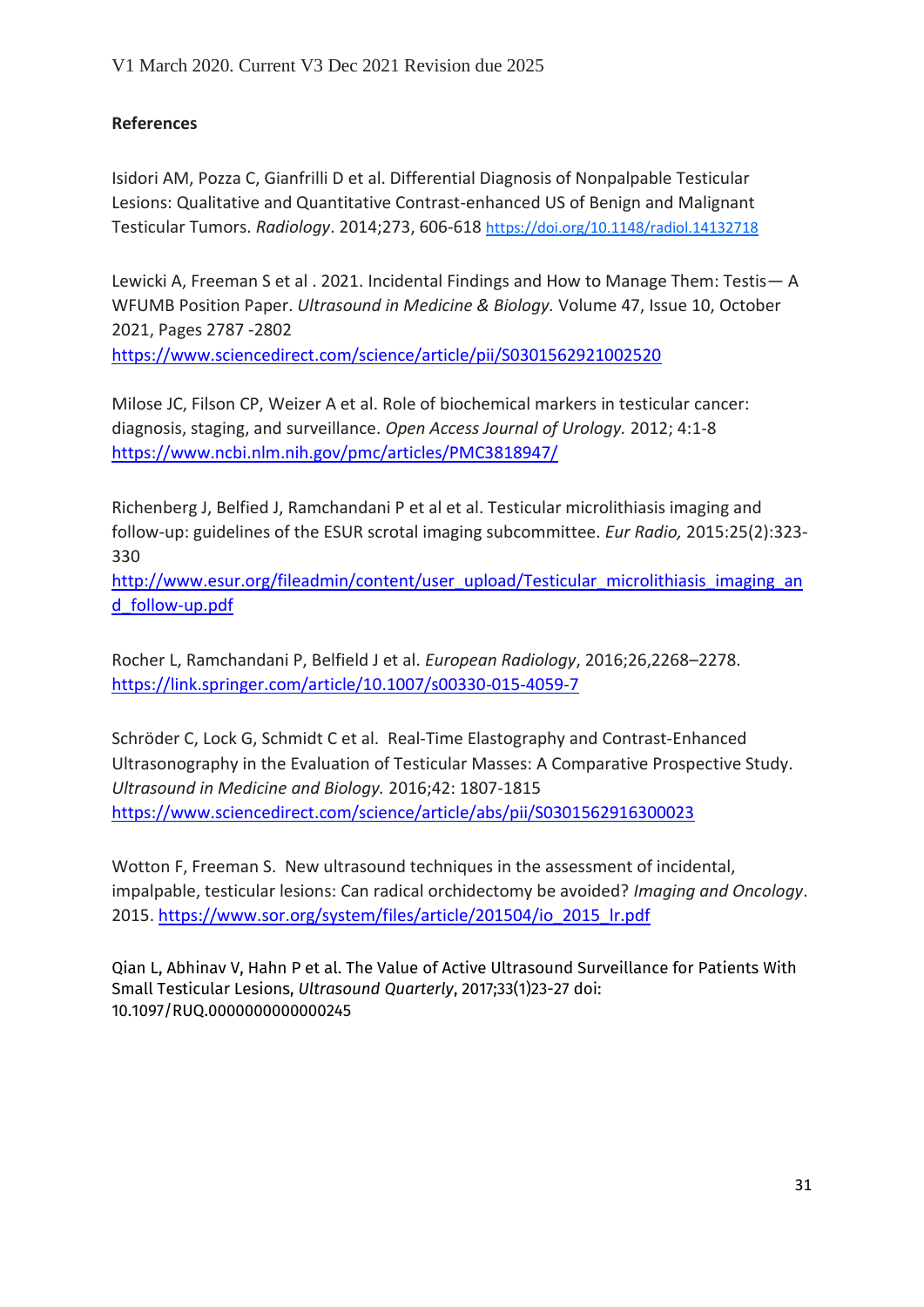#### **Incidental Thyroid Nodules**

Since the frequency of incidentally detected thyroid nodules can be up to 70%, depending on the patient population age, The British Thyroid Association recommends:

> US detected incidental nodules – a benign (i.e. U2) appearance should result in no further action other than reassurance. (Any incidental nodule detected on US should be assessed using BTA criteria (i.e.  $U1 - U5$ )).

> Incidentally detected nodules on CT or MRI should undergo clinical assessment. In the majority of cases no further assessment/investigation is required. However, if suspicious findings on CT (extracapsular extension, tracheal invasion, associated suspicious lymphadenopathy) or the patient belongs to a high risk group/significant clinical concern, US assessment is recommended.

> Nodules detected on PET CT with focal FDG activity – should be investigated with US +/- FNAC, unless disseminated disease is identified and the prognosis from an alternative malignancy would preclude further investigation.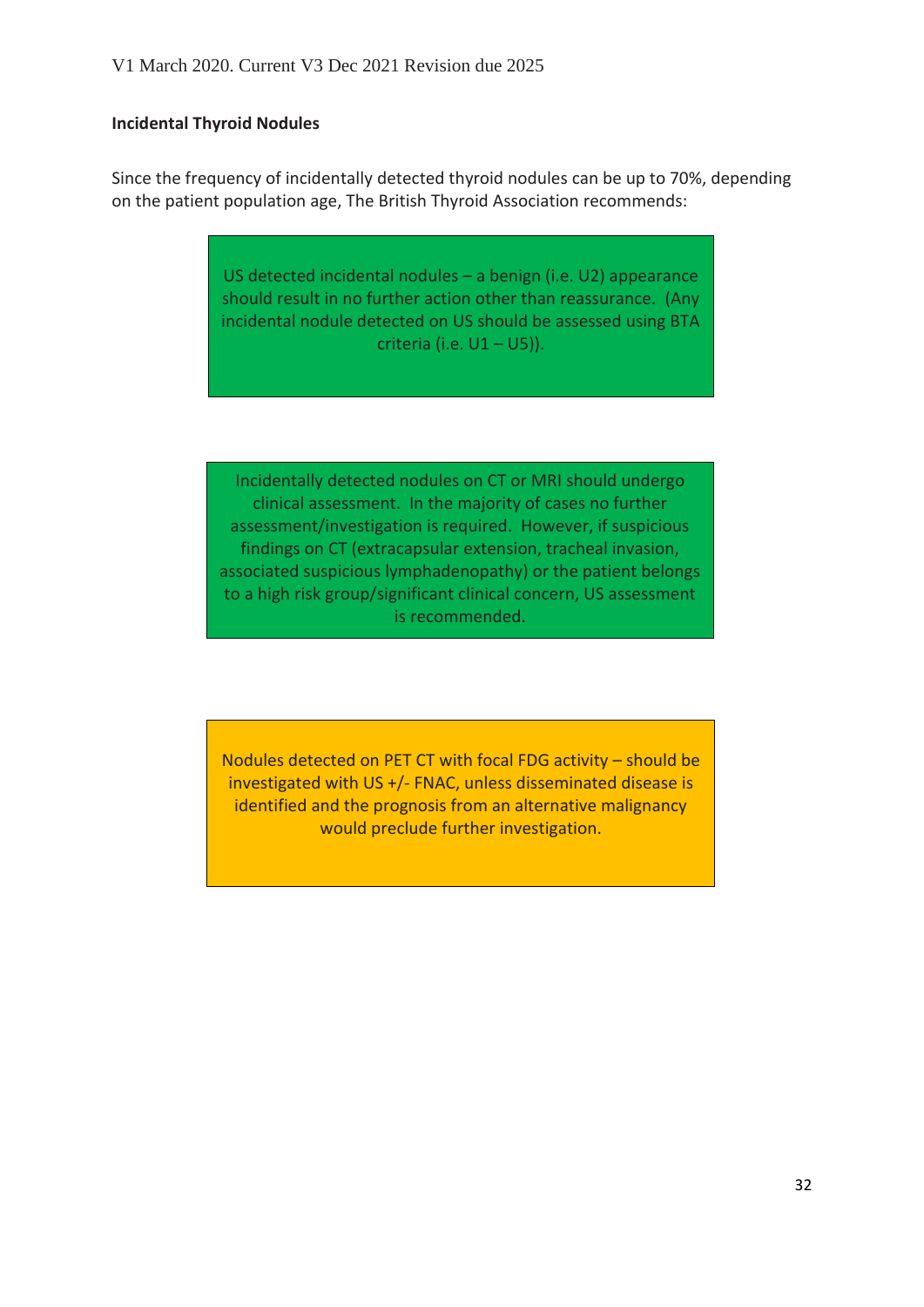Brito JP1, Morris JC, Montori VM. Thyroid cancer: zealous imaging has increased detection and treatment of low risk tumours. *BMJ.* 2013;27,347:f4706. doi: 10.1136/bmj.f4706.

[Hoang JK,](https://jamanetwork.com/searchresults?author=Jenny+K.+Hoang&q=Jenny+K.+Hoang) Nguyen XV. Understanding the Risks and Harms of Management of Incidental Thyroid Nodules. *JAMA Otolaryngol Head Neck Surg*. 2017;143(7):718-724. doi:10.1001/jamaoto.2017.0003

Perros P, Colley S, Boelaert K et al. 2014. British Thyroid Association Guidelines for the Management of Thyroid Cancer. Third Ed. <https://onlinelibrary.wiley.com/doi/pdf/10.1111/cen.12515>

Tufano RP, NoUreldene S, Angelos P Incidental Thyroid Nodules and Thyroid Cancer Considerations Before Determining Management. *JAMA Otolaryngol Head Neck Surg.* 2015;141(6):566-572. doi:10.1001/jamaoto.2015.0647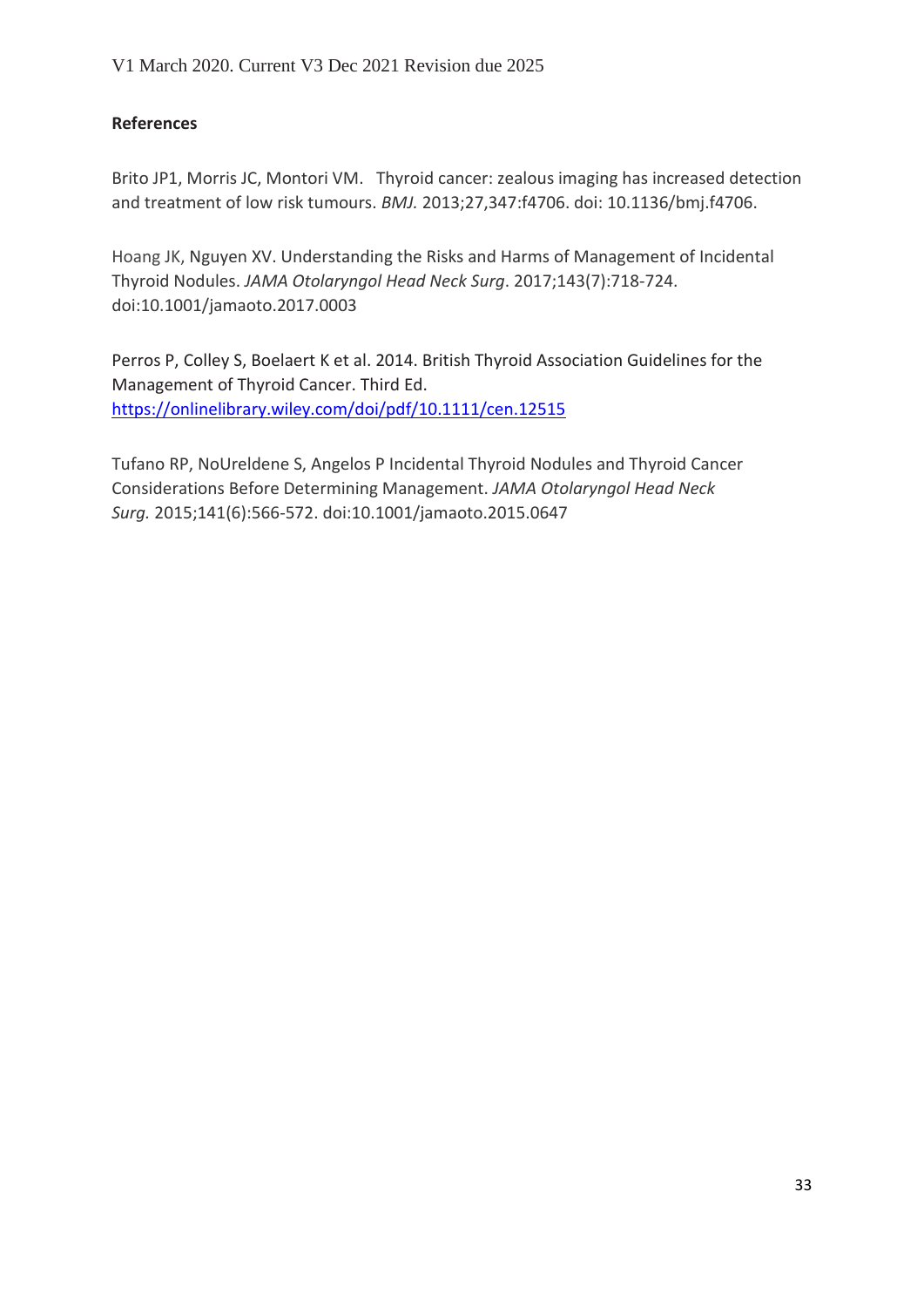#### **Incidental Abdominal Aortic Aneurysm (AAA)**

- The NHS abdominal aortic screening programme defines an aneurysm of the abdominal aorta as ≥3cm measured from the inner to inner wall of the vessel.
- A 'small' AAA measures between 3 cm and 4.4 cm and up to 1% of men on the AAA screening programme will have a small AAA diagnosed.

![](_page_33_Figure_4.jpeg)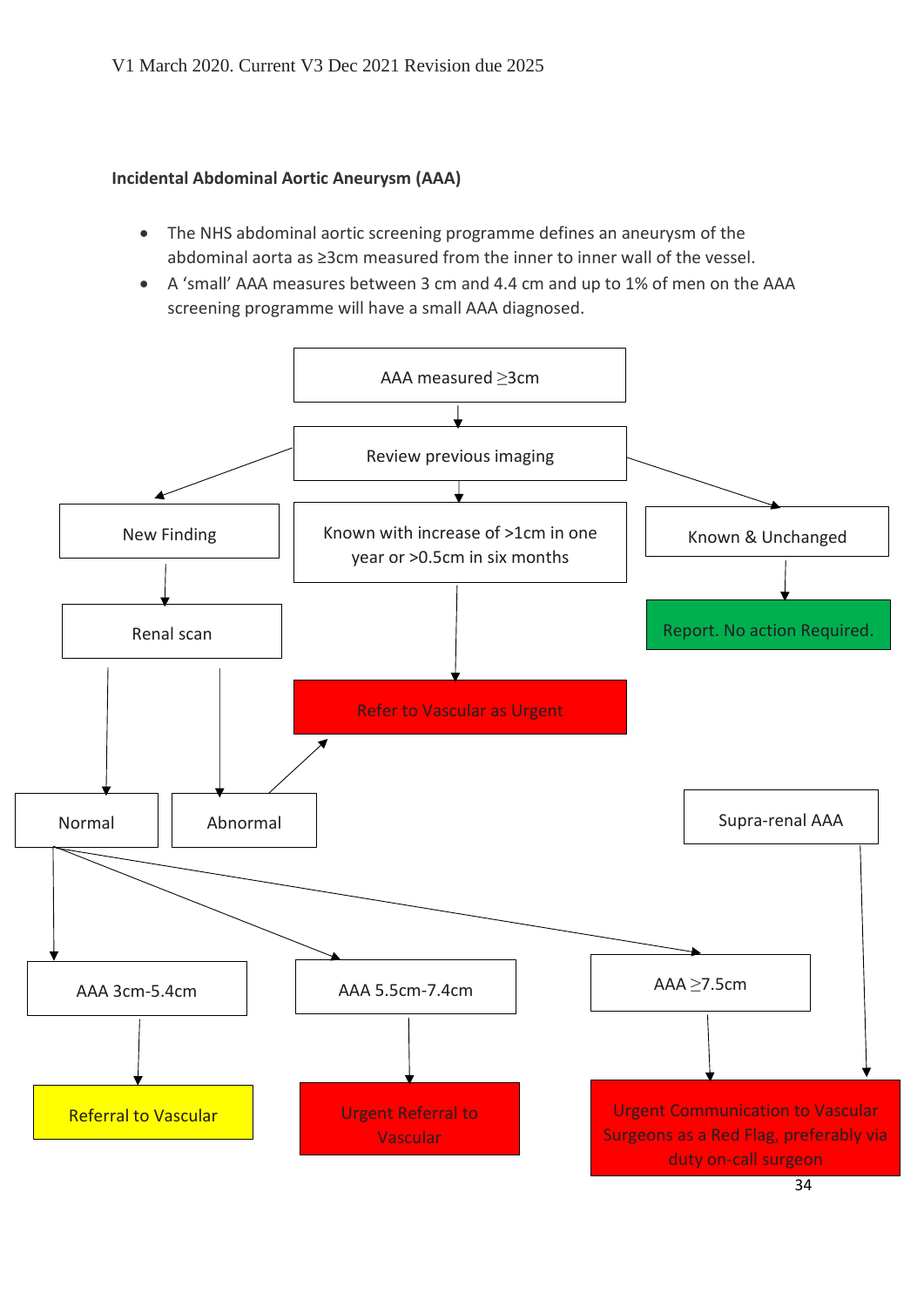Where the AAA is ≥5.5cm or where the neck of the AAA cannot be visualised – CT scan is required.

#### **References**

NICE. <https://www.nice.org.uk/guidance/ng156/documents/short-version-of-draft-guideline>

BMUS.

https://www.bmus.org/static/uploads/resources/Guidelines\_for\_Professional\_Ultrasound [Practice\\_v3\\_OHoz76r.pdf](https://www.bmus.org/static/uploads/resources/Guidelines_for_Professional_Ultrasound_Practice_v3_OHoz76r.pdf)

NHS.<https://www.nhs.uk/conditions/abdominal-aortic-aneurysm-screening/>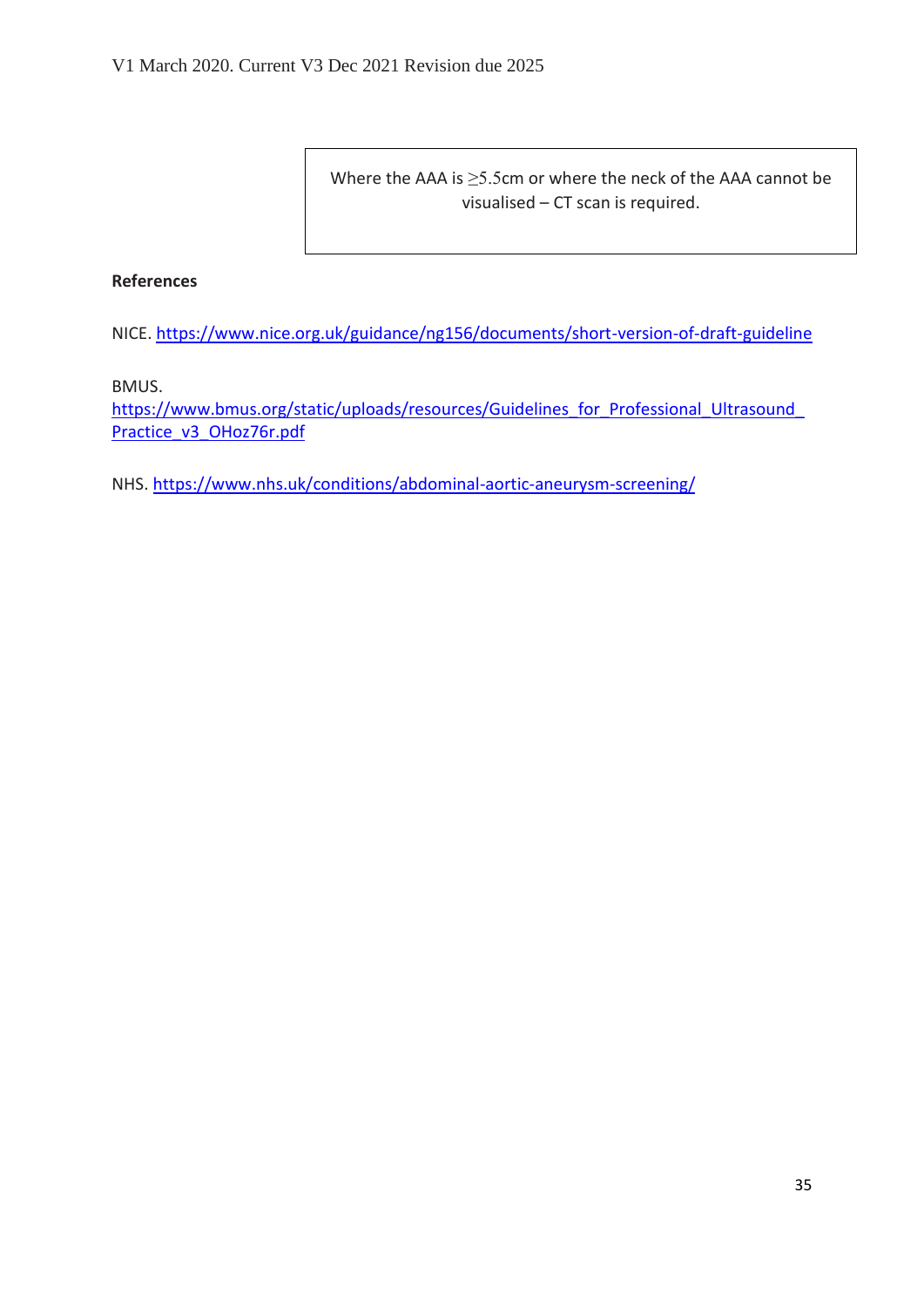#### **Communication of reports**

The timeliness of the reporting of incidental findings when they are deemed to be significant is key. The onus is on the reporter to ensure that the report is communicated appropriately, be it a 'phone call to a clinician or urgent/routing electronic transfer to a practice, post etc.

Where actions have been taken, they should be recorded appropriately in the report e.g. "report finding telephoned through to on-call surgical registrar @00:00hrs". There are several recommended fail-safe mechanisms which are commonly used in UK practice to ensure patient safety and appropriate clinical follow up of abnormal findings.

A 'red flag' system, used in practice within the UK, can be modified to give a more streamlined and efficient communication system to allow referrers to be informed in an appropriate timescale and to ensure that there is a tailored fail-safe backup system in place to ensure patient safety. Where this can be directly linked to Radiology Information Systems with voice recognition reporting etc., cost efficiency and enhanced safety for patients will result. This aligns with the recommendations in the following RCR document: [Standards for the](https://www.rcr.ac.uk/publication/standards-communication-radiological-reports-and-fail-safe-alert-notification)  [communication of radiological reports and fail-safe alert notification | The Royal College of](https://www.rcr.ac.uk/publication/standards-communication-radiological-reports-and-fail-safe-alert-notification)  [Radiologists \(rcr.ac.uk\)](https://www.rcr.ac.uk/publication/standards-communication-radiological-reports-and-fail-safe-alert-notification)

#### **The following standards for report notification have been defined by the RCR:**

#### **Standard 1**

All radiology reports should be produced, read and acted upon in a timely fashion

#### **Standard 2**

It is the reporting practitioners' responsibility to produce reports as quickly and efficiently as possible, and to flag the reports when they feel a fail-safe alert is required

#### **Standard 3**

It is the responsibility of the employing organisation to ensure appropriate reposting and failsafe systems are in place.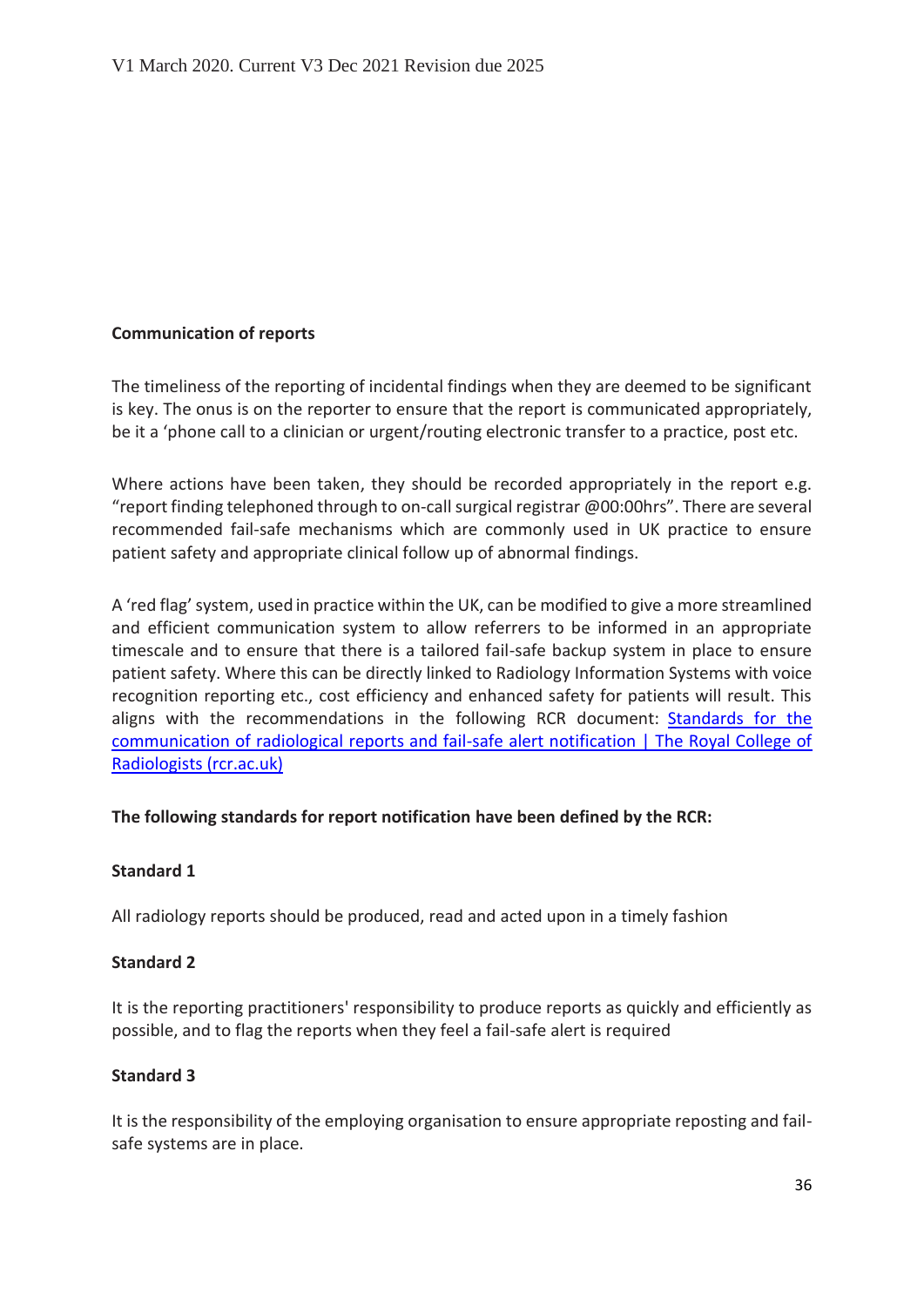This is an example of a 'fail-safe' reporting system which has been implemented (courtesy of Hull University Teaching Hospitals)

The 'fail-safe' alert system should be used when there are urgent, critical, significant or unexpected findings that require the referrer to action or to discuss with the patient. These findings may be unexpected or expected, but the examination has been performed to confirm the clinical diagnosis. The findings that should be flagged under this system would require the referrer to take further action.

The appropriate alert must be added to the end of the report. OPD/IP reports that contain this alert are emailed (or other electronic alert system) to the referrer with a requirement for the referrer to respond within a given time frame.

GP reports with alerts are currently required to be emailed to the surgery and this action recorded on the radiology system.

| Colour        | <b>Report Phrase</b>                                                                                                                                                                                     | <b>Examples of use</b>                                                                                                                                                                                                                                                                                                                                                                  |
|---------------|----------------------------------------------------------------------------------------------------------------------------------------------------------------------------------------------------------|-----------------------------------------------------------------------------------------------------------------------------------------------------------------------------------------------------------------------------------------------------------------------------------------------------------------------------------------------------------------------------------------|
| <b>Green</b>  | Routine - No action<br>required                                                                                                                                                                          | Normal study<br><b>Normal variant</b><br>Insignificant abnormality for presenting<br>$\bullet$<br>symptoms (i.e. renal cyst, mural or subserosal<br>fibroid, gallstones in asymptomatic patient)                                                                                                                                                                                        |
| Yellow        | This report contains a<br>serious, unexpected or<br>urgent finding, requiring<br>acknowledgement<br>(CODE: YELLOW1)                                                                                      | Any finding requiring action<br>$\bullet$<br><b>Mass</b><br>$\bullet$<br>Change in previous findings<br>$\bullet$<br>Follow up imaging required<br>$\bullet$<br><b>Biliary dilatation (GP/OP)</b><br>$\bullet$<br><b>Acute cholecystitis</b><br>$\bullet$<br><b>Unexpected free fluid</b><br>$\bullet$<br>Asymptomatic AAA over 7.5 cm<br>$\bullet$<br><b>Positive DVT</b><br>$\bullet$ |
| <b>Orange</b> | This report contains a<br>serious, critical or urgent<br>finding, requiring<br>acknowledgement<br>(CODE: ORANGE1). The<br>clinical findings were<br>discussed at the time of<br>reporting with [] at []. | Any finding requiring action within 4 to 6 hours<br>$\bullet$<br>Hydronephrosis in septic patient<br>$\bullet$<br>Appendicitis (positive evidence)<br>$\bullet$<br>GB perforation in unwell patient<br>$\bullet$<br><b>Biliary dilatation with jaundice</b><br>$\bullet$<br><b>Symptomatic AAA</b><br>$\bullet$<br>Pyloric stenosis / intussusception<br>$\bullet$                      |